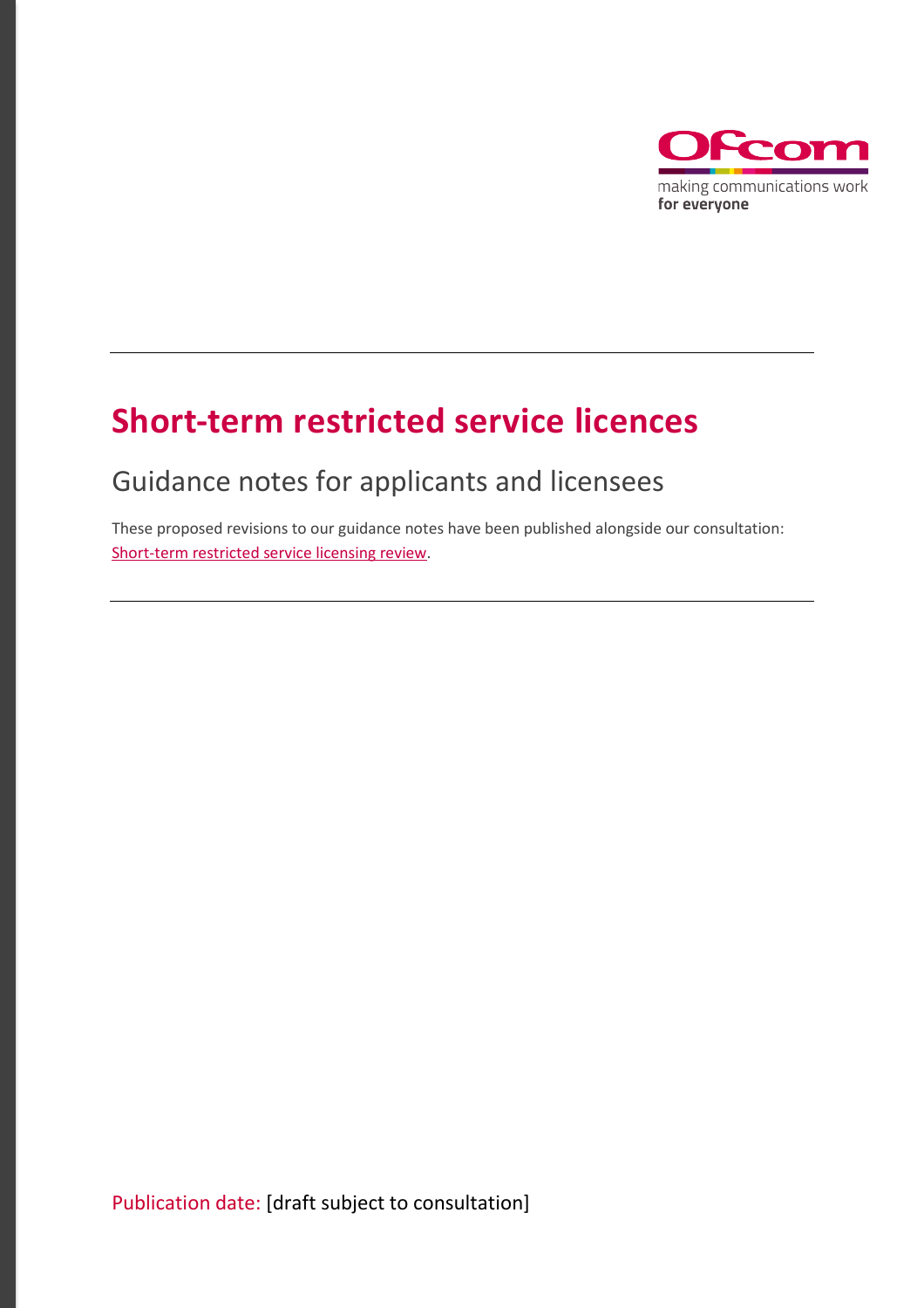## About this document

These notes are intended to help short-term restricted service licence ("SRSL") applicants understand the licensing process. The guidance notes should not be relied upon as legal advice or be understood as modifying the effect of the statutory requirements or the conditions of the licence.

Applicants should seek their own legal advice on the licensing process and requirements, and when making their own independent assessment of the information that should be included in their application.

In providing the information in these guidance notes, Ofcom is not making, or implying any judgements on the commercial prospects (or otherwise) of licensed services, or that they will be profitable.

Ofcom makes no representation or warranty, express or implied, with respect to information contained in these guidance notes (together with the standard form licence and other documents referred to in this document) or with respect to any written or oral information made or to be made available to any potential applicant or its professional advisers. Any liability therefore is expressly disclaimed.

These guidance notes may be updated from time to time. Applicants should check Ofcom's website to make sure they are using the most recent version because applications made on a previous version of the application form will be rejected. Applicants should also be aware that certain key features, such as fees, procedures and content rules, may change in the future.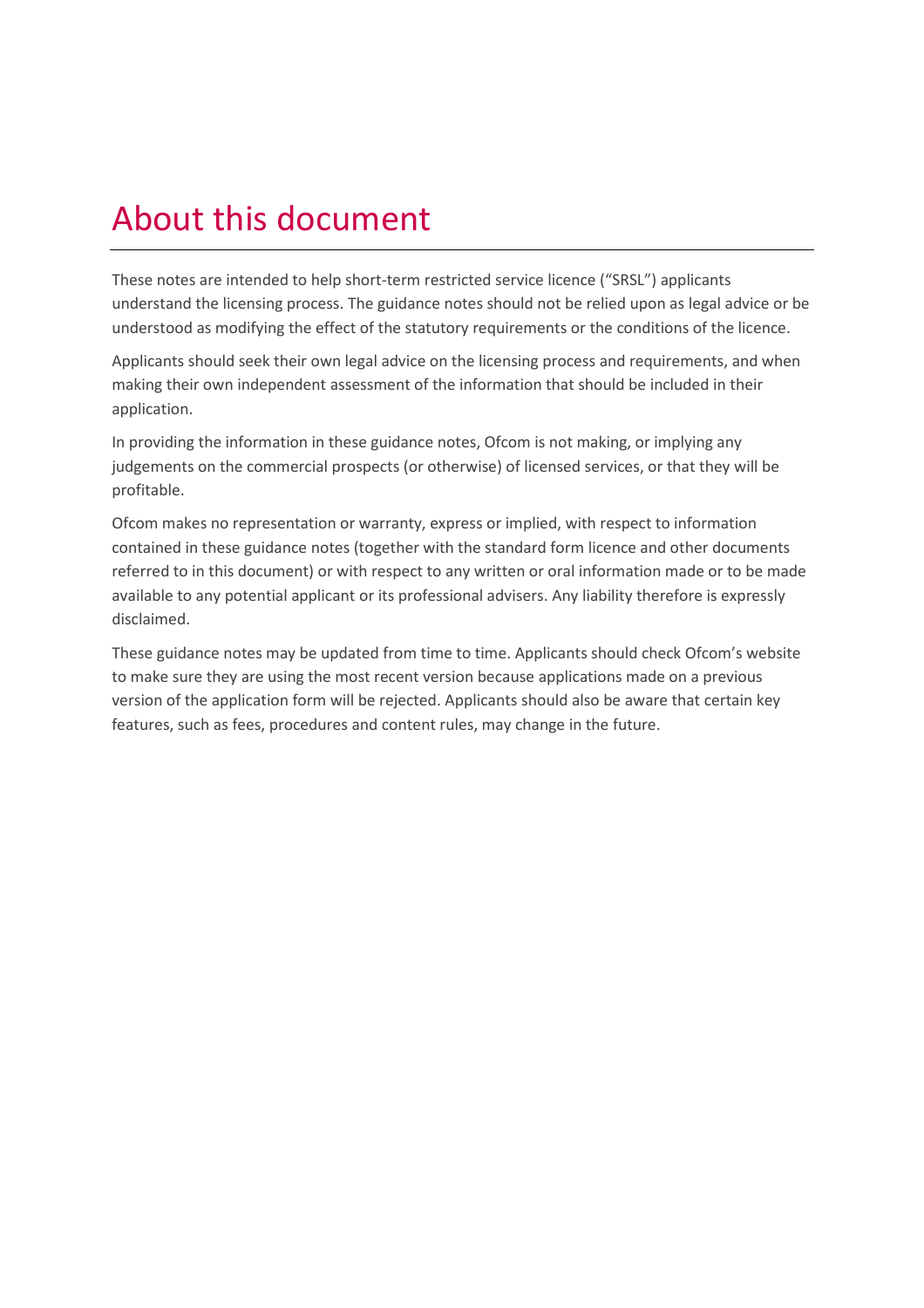## **Contents**

### **Section**

| 1. What is a short-term restricted service licence ("SRSL")? | 1  |
|--------------------------------------------------------------|----|
| 2. Before you apply for an SRSL                              | 2  |
| 3. General approach                                          | 5  |
| 4. Applications in periods of high demand                    | 7  |
| 5. Description of the licensed service                       | 9  |
| 6. Extended duration SRSLs                                   | 10 |
| 7. Timescales for assessing applications                     | 12 |
| 8. Fees                                                      | 13 |
| 9. Completing your application form                          | 16 |
| 10. Publication of information about licensed services       | 27 |
| 11. After you have been granted a restricted service licence | 28 |
| <b>Annex</b>                                                 |    |

[A1. Licence fee tariff tables](#page-32-0) 30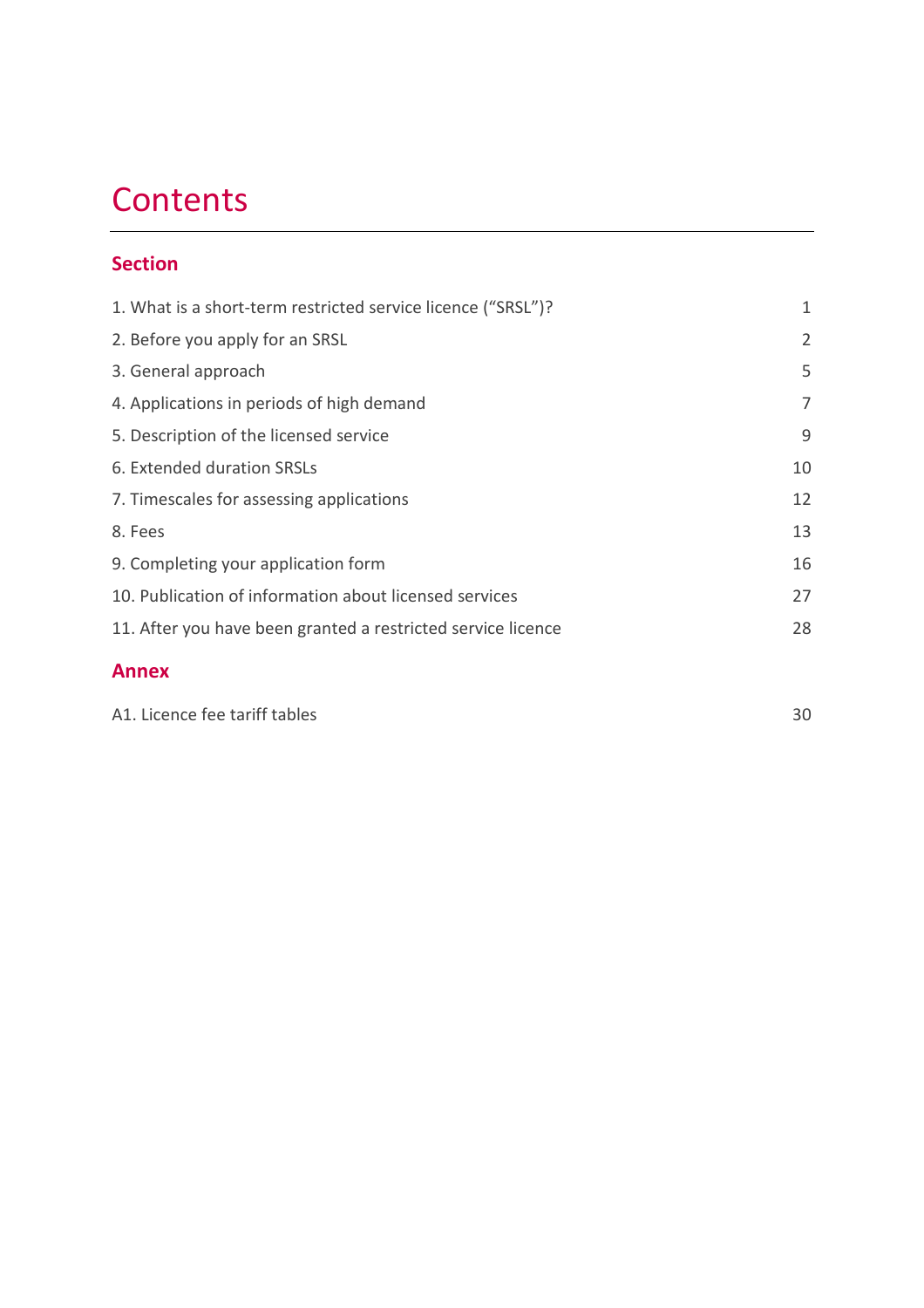# <span id="page-3-0"></span>1. What is a short-term restricted service licence ("SRSL")?

- [1](#page-3-1).1 An SRSL is a short-term radio licence broadcast on AM or FM analogue radio<sup>1</sup>, granted for coverage of events, religious festivals or for trial broadcasts in preparation for applying for a longer-term licence. [2](#page-3-2)
- 1.2 SRSLs are usually granted for a maximum of 28 consecutive days and are for small-scale community use. The service is restricted in both coverage and duration to make optimal use of the radio spectrum, and to satisfy as far as is practicable the level of demand from applicants.
- 1.3 SRSLs are generally issued on demand on a first-come, first-served basis (except in periods of high demand, see section 5), subject to the conditions for their issue being met (as set out in these notes for applicants) and a suitable frequency being available.
- 1.4 An individual or organisation may usually be granted a maximum of two SRSLs within any period of twelve consecutive months, in the same area of the UK. However, Usually only one licence per applicant per year will be granted within Greater London area and other areas within the M25. This is due to extremely limited frequency availability in this area. There should usually be a minimum period of four months between the end of a licensee's licence and the start of the same licensee's next licence. The exceptions to this are very low power FM in-stadium SRSLs (see section 7).

However, where a licence applicant has already held two licences, within the previous 12 months, or is applying for a licence within four months of a previous one, we will consider the likelihood that a further licence grant will in practice negatively affect others wishing to broadcast, having particular regard to the power levels required and the nature of the service being licensed. We will prioritise applications from those who have not held a licence within the previous four months and have not held two licences (or one licence if within the M25) in the previous 12 months, as an exception to our usual first come first served approach (see sections 3.1 and 3.2).

- 1.5 There should usually be a minimum period of four months between the end of a licensee's first licence and the start of the same licensee's second licence.
- 1.6 More information on other types of broadcast radio licences that are available, including application forms and guidance notes for applicants, can be found on our website.<sup>[3](#page-3-3)</sup>

<span id="page-3-1"></span><sup>1</sup> Services that are broadcast from a satellite only are unlikely to be considered restricted radio services.

<span id="page-3-2"></span><sup>2</sup> For the full definition of a restricted radio service, see section 245 of the Communications Act 2003.

<span id="page-3-3"></span><sup>3</sup> Available at[: https://www.ofcom.org.uk/manage-your-licence/radio-broadcast-licensing](https://www.ofcom.org.uk/manage-your-licence/radio-broadcast-licensing)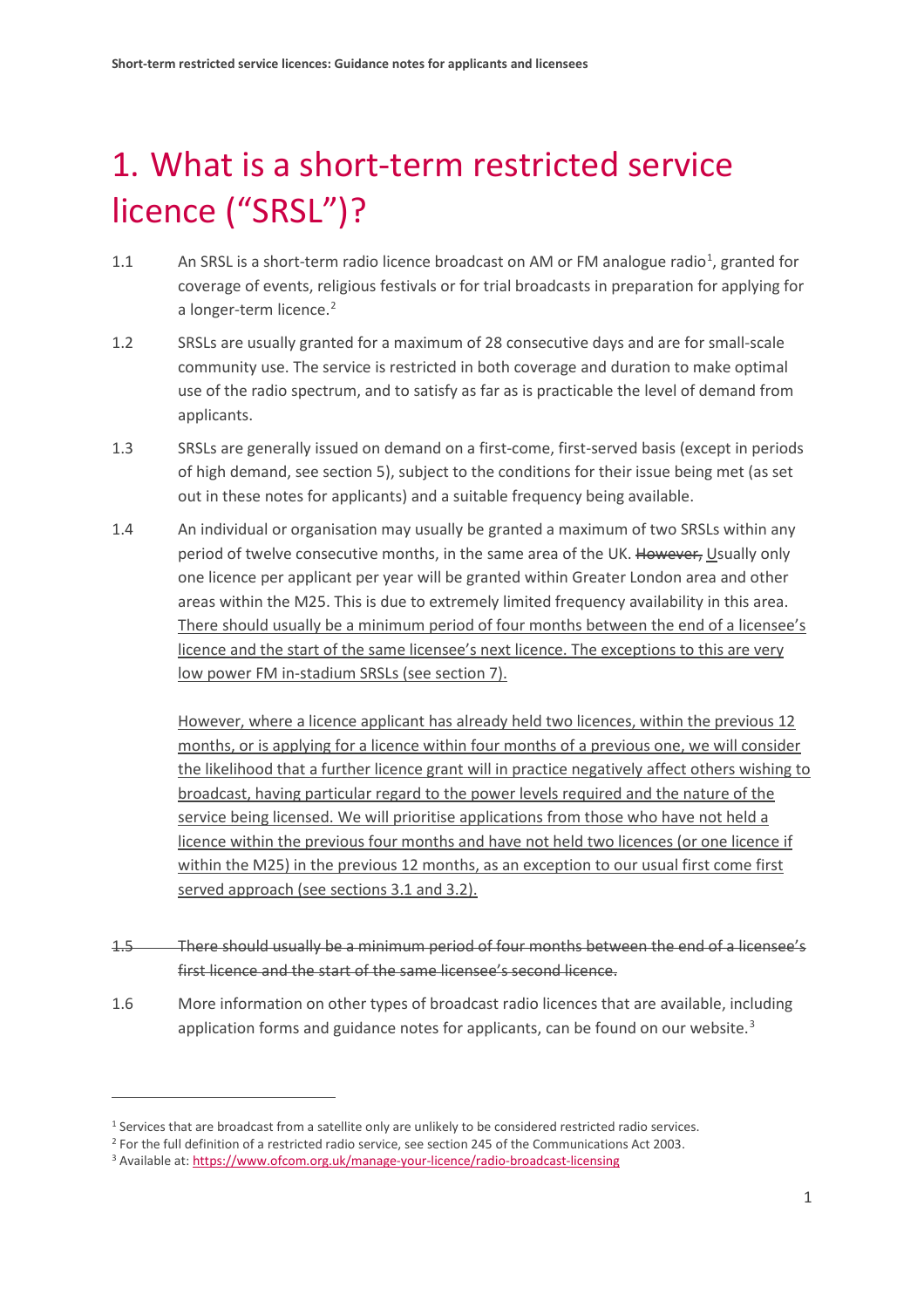## <span id="page-4-0"></span>2. Before you apply for an SRSL

2.1 This section contains important information you should read before submitting your SRSL application form. Failure to meet the application criteria set out below is likely to result in your application being rejected.

## **Submitting a valid application**

- 2.2 The application form for SRSL licences can be found on the Ofcom website.<sup>[4](#page-4-1)</sup> Applications can only be made using this form. Applicants should ensure that they always refer to the most recent version of these guidance notes and use the application form on our website when submitting their application. We will not accept applications made on previous versions of the application form.
- 2.3 We request that applicants download the editable version of the application form from our website and complete it on a computer. Ofcom will accept handwritten application forms but they must be filled in using block capitals and black ink. We will reject application forms that are not in legible form.
- 2.4 Application forms and the required supporting documents must be submitted by email to **[broadcast.applications@ofcom.org.uk](mailto:broadcast.applications@ofcom.org.uk)**. Handwritten applications and required supporting documents should be scanned and attached to the email.
- 2.5 You should receive an auto-response from broadcast.applications@ofcom.org.uk confirming that your application has been received by Ofcom. If you do not receive a response, it is likely your application has not been received and you should contact the call Ofcom's Contact Centre on 0300 123 3333 and ask for the Broadcast Licensing team who will be able to confirm if your application was received.
- 2.6 Please note that Ofcom cannot receive emails larger than 35MB. If your application email exceeds this limit please send your supporting documents in a separate email(s) clearly stating the applicant's name in the subject line of the email along with "SRSL."
- 2.7 If there is a compelling reason why the applicant cannot submit the application form and/or the supporting documentation by email, the applicant must contact Ofcom at least a week in advance of wishing to submit their application to discuss this and at least a week in advance of any deadline. In such cases please call Ofcom's Contact Centre on 0300 123 3333 and ask for the Broadcast Licensing team, or emai[l broadcast.licensing@ofcom.org.uk](mailto:broadcast.licensing@ofcom.org.uk)
- 2.8 Reasons for wishing to submit an application by post that Ofcom would consider not to be compelling include not owning a scanner (as there are commercial and public facilities available for this purpose) and lack of time before the deadline for applications.

<span id="page-4-1"></span><sup>&</sup>lt;sup>4</sup> Available at: https://www.ofcom.org.uk/ data/assets/file/0019/10576/rsl-application-form.docx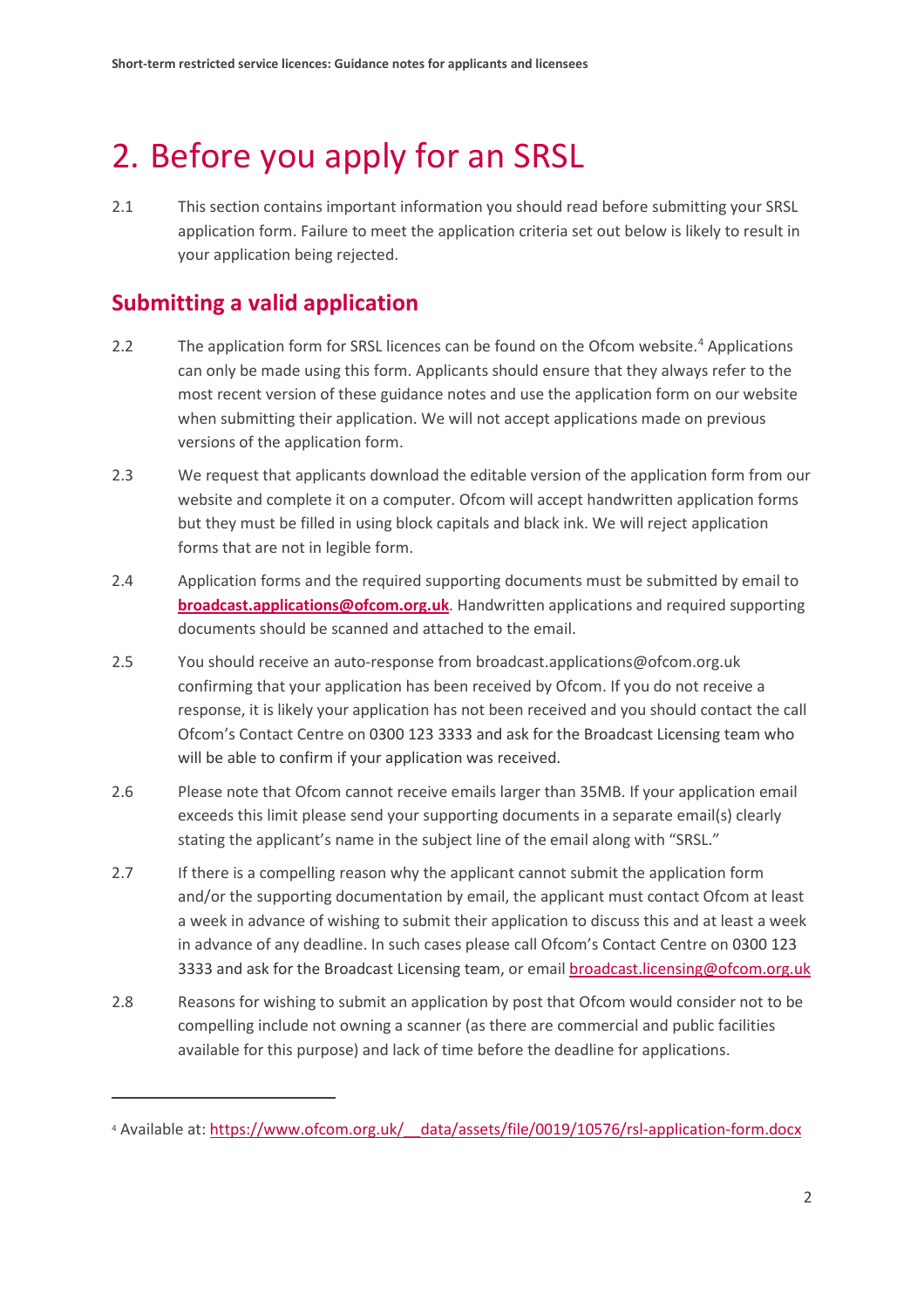- 2.9 You must answer **all** questions in the application form.
- 2.10 Applications which are not submitted within the following timeframes will be rejected:
	- a) Applications submitted earlier than 180 clear days (i.e. six months) before the proposed broadcast start date.
	- b) Applications submitted later than 60 clear days (i.e. two months) between the date Ofcom receives the application and the proposed broadcast start date.
	- By "clear days" we mean that we will not count the date of receipt or the start date of broadcast and will only count the whole days in between those two dates. Where the deadline falls on a weekend or public holiday, we will deem it to have fallen on the first weekday that is not a public holiday immediately preceding it.
	- UK public holidays will be taken to mean those defined by the UK Government [https://www.gov.uk/bank-holidays.](https://www.gov.uk/bank-holidays) To take account of the fact that Scotland and Northern Ireland have more public holidays than England and Wales, we will count the public holidays applicable to the country of the UK in which the proposed broadcast will take place.
- 2.11 Any application for an SRSL during a period of high demand (see section 5) which is received after the specified application window has closed will only be considered only if it is for an area for which we have not already received an application, and subject to the availability of a suitable frequency. Applications received before an application window opens will be rejected.
- 2.12 Ofcom will also reject an application on specific grounds:
	- i) Applications submitted using previous versions of the application form (Ofcom periodically updates application forms so applicants should always check the website for the latest version before applying).
	- ii) Failure to submit the required supporting documents in legible form.
	- iii) Failure to pay the application fee, which must be received in Ofcom's bank account within five working days of the application being received i.e. if we receive an application on a Monday, the fee must have been received by the end of the day on the following Monday. Ofcom's preferred method of application fee payment is BACS/CHAPS but if an applicant is paying the application fee by cheque, the cheque must be received within five days of the electronic application being received by Ofcom. Any cheques will be banked before any draw is conducted. If a cheque bounces, the applicant will not be put into the draw.
	- iv) Applications where the declaration is not made by the individual applying for the licence, or in the case of a company applying for the licence, the company secretary or a director of the company.
	- v) Applications where the declaration is not dated.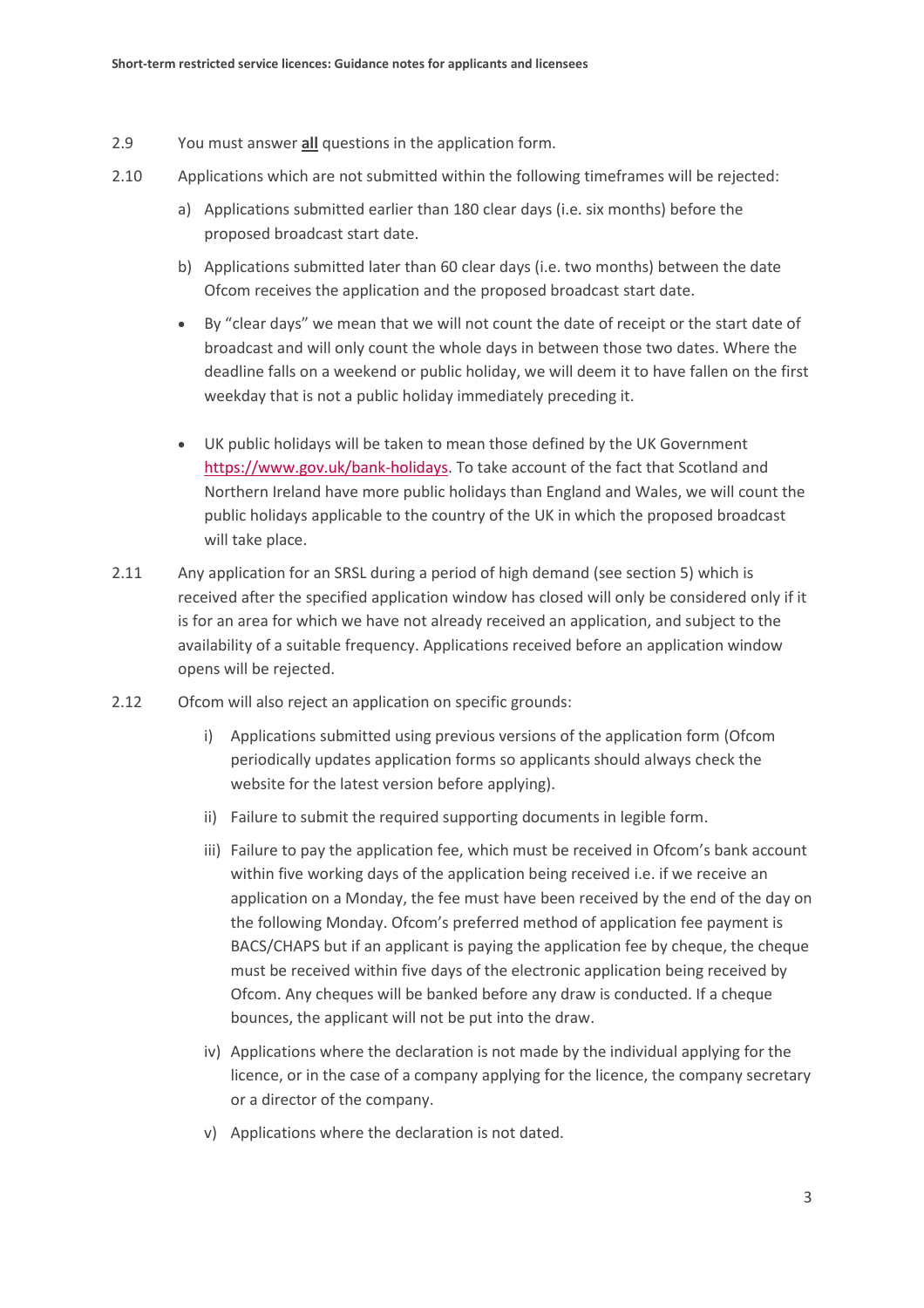- vi) Applications where the proposed length of broadcast significantly exceeds the period over which the event is actually taking place.
- 2.13 Application fees will not be refunded if an application is rejected for any of the reasons set out in paragraphs 2.10 - 2.12.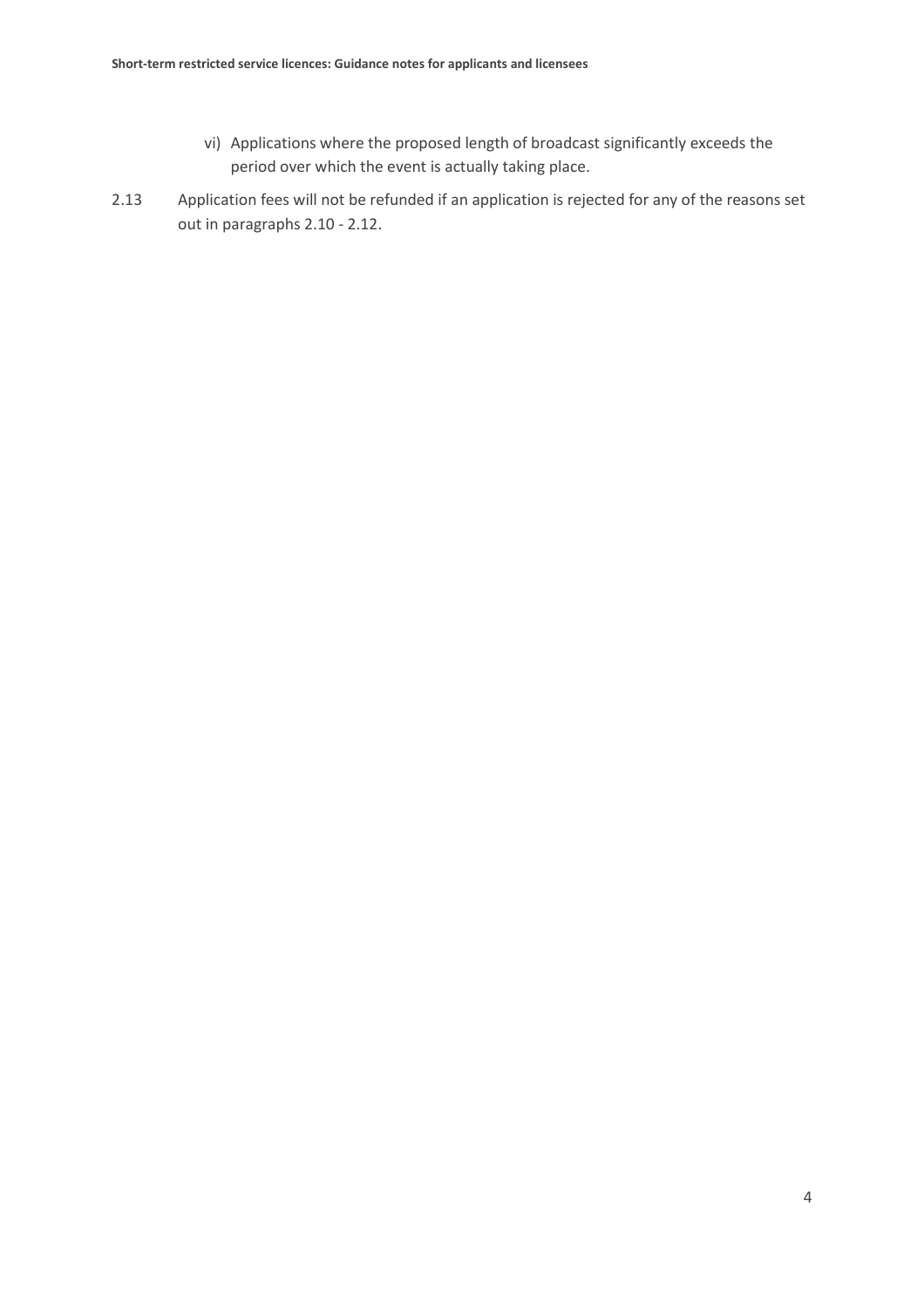## <span id="page-7-0"></span>3. General approach<sup>[5](#page-7-1)</sup>

- 3.1 Ofcom's general approach is to consider licence applications on a first-come, first-served basis. An application must be submitted with at least 60 clear days (which is approximately two months) between the date Ofcom receives the application and the proposed broadcast start date. This allows Ofcom sufficient time to process the application, identify a suitable frequency and collect the Broadcasting Act and Wireless Telegraphy Act licence fees. Applications received after this deadline will be rejected.
- 3.2 For applications submitted on a first-come, first-served basis, but rejected for any of the reasons in paragraph 3.12, the applicant may subsequently submit another application which, assuming it meets those criteria, and is received 60 clear days in advance of the proposed broadcast start date, will be accepted if another applicant has not applied in the meantime for a service for the same event or a different service but in the same location.

## **Applying for a trial service**

 $\overline{a}$ 

- 3.3 A 'trial' service can be applied for when an applicant has longer-term plans to run a permanent commercial or community radio station and wishes to first test how their service is likely to sound and to gauge audience and advertisers' likely response.
- 3.4 SRSLs for 'trial' analogue (FM) services will usually only be granted in geographical areas which are currently listed on Ofcom's community radio licensing timetable<sup>[6](#page-7-2)</sup> or planned readvertisement timetable of commercial radio licences. [7](#page-7-3) Please note that at present Ofcom is not undertaking any new analogue commercial radio licensing, although we are relicensing existing services.
- 3.5 Ofcom will also consider SRSL applications for 'trial' digital radio services, whether your intention is to launch with a permanent service on an existing digital radio multiplex or a small-scale digital radio multiplex<sup>[8](#page-7-4)</sup>.

### **Applying to cover an event or religious period or festival**

3.6 The duration of any SRSL broadcast should not significantly exceed the duration of the event or religious period or festival that is being covered. We are likely to reject

<span id="page-7-1"></span><sup>5</sup> For periods of high demand (such as Ramadan) we may not apply our general first come, first served approach. Instead, Ofcom may invite applications to be submitted within a specified window and different timescales are then likely to apply (see section 5).

<span id="page-7-2"></span><sup>6</sup> Available at[: https://www.ofcom.org.uk/manage-your-licence/radio-broadcast-licensing/community-radio/community](https://www.ofcom.org.uk/manage-your-licence/radio-broadcast-licensing/community-radio/community-radio-regions/timetable)[radio-regions/timetable](https://www.ofcom.org.uk/manage-your-licence/radio-broadcast-licensing/community-radio/community-radio-regions/timetable)

<span id="page-7-3"></span><sup>7</sup> Available at: [https://www.ofcom.org.uk/manage-your-licence/radio-broadcast-licensing/apply-for-a-radio-broadcast](https://www.ofcom.org.uk/manage-your-licence/radio-broadcast-licensing/apply-for-a-radio-broadcast-licence/timetable-for-analogue-re-ads)[licence/timetable-for-analogue-re-ads](https://www.ofcom.org.uk/manage-your-licence/radio-broadcast-licensing/apply-for-a-radio-broadcast-licence/timetable-for-analogue-re-ads)

<span id="page-7-4"></span><sup>8</sup> Permanent small-scale digital radio multiplexes will not be licensed unless and until secondary legislation is implemented as outlined on the Ofcom website: [https://www.ofcom.org.uk/manage-your-licence/radio-broadcast-licensing/small-scale-](https://www.ofcom.org.uk/manage-your-licence/radio-broadcast-licensing/small-scale-DAB-licensing)[DAB-licensing.](https://www.ofcom.org.uk/manage-your-licence/radio-broadcast-licensing/small-scale-DAB-licensing) Ofcom can give no guarantees that a small-scale digital radio multiplex will be licensed in any given area.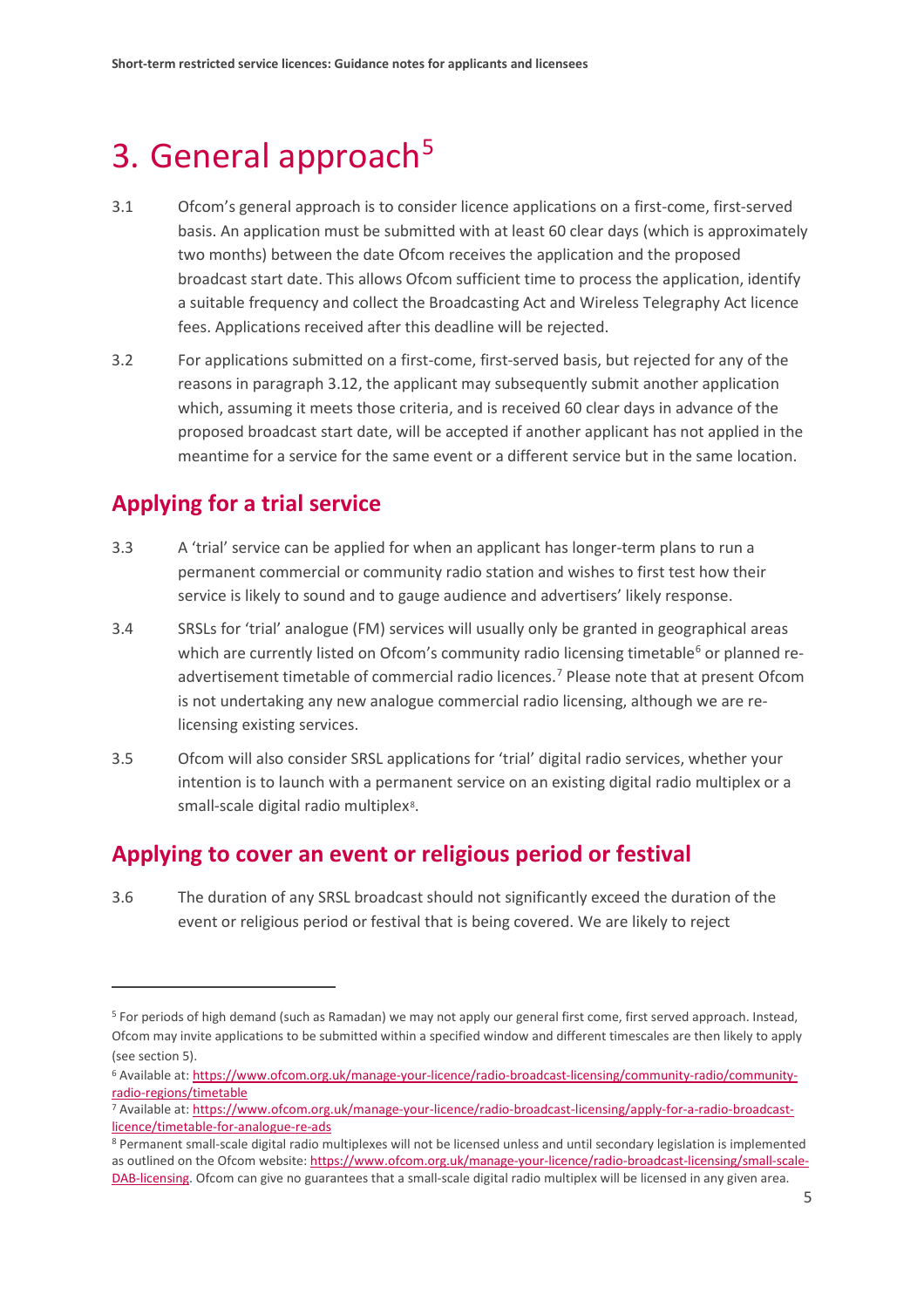applications if the proposed length of broadcast exceeds the period over which the event is actually taking place.

3.7 We will not normally grant more than one licence for coverage of an event in the same area (or significantly overlapping with one another). If two or more applications are received to cover the same event (such as an air show, a dog agility event, a carnival) in the same area with the same or overlapping dates, we will request that the applicant forward a letter of support from the event organiser to clarify which application should be taken forward. If neither application is supported by the official event organiser, and they are received on the same day, we will hold a draw.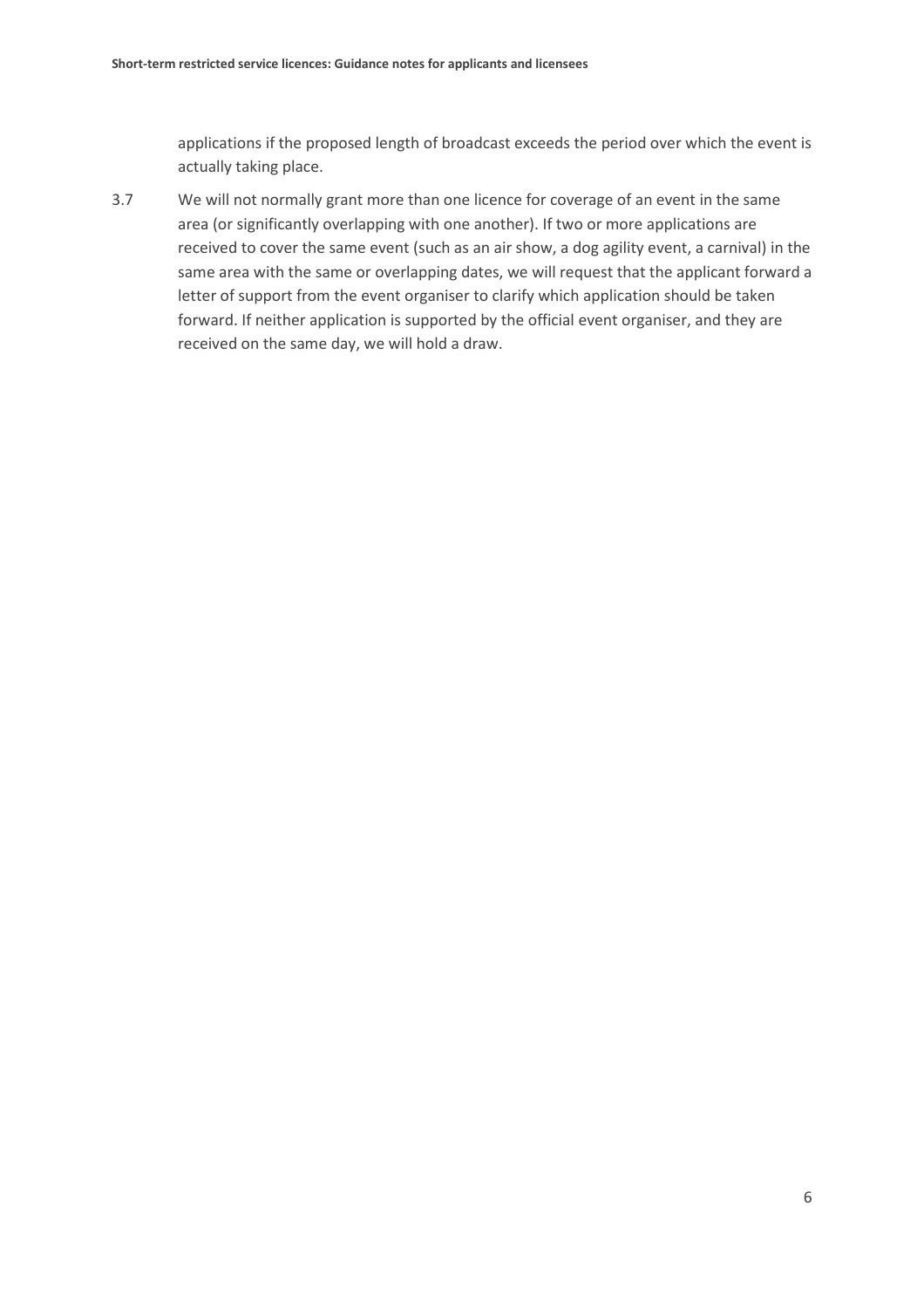## <span id="page-9-0"></span>4. Applications in periods of high demand

- 4.1 If we anticipate receiving a large number of applications for broadcasts in the same or similar geographical area during a particular period of time (for example, around Ramadan), we may not apply our usual first-come, first-served approach. Instead, Ofcom may invite applications to be submitted within a specified window. We will then decide whether the licence should be awarded by means of a draw, taking into account the number of applications received and the availability of suitable frequencies. The dates of the application window will be announced in advance on our website. To ensure you are alerted to these announcements, you may wish to subscribe to our Broadcasting email updates on Ofcom's website: https://www.ofcom.org.uk/about-ofcom/latest/emailupdates
- 4.2 Any application for an SRSL during a period of high demand which is received after the specified window (see above) has closed will only be considered if it is for an area for which we have not already received an application, and subject to the availability of a suitable frequency. Applications received before an application window opens will be rejected. After the window for submitting applications has closed, we will publish a list of areas for which applications have been received on our website: https://www.ofcom.org.uk/manage-your-licence/radio-broadcast-licensing/apply-for-aradio-broadcast-licence.
- 4.3 Where Ofcom has not anticipated a large number of applications for broadcasts in the same or similar geographical areas, but receives two or more applications on the same day 180 days in advance of the requested broadcast dates, which both propose to broadcast to a similar area in a similar time period, we will hold a draw regardless of whether or not the services propose to cover the same event<sup>[9](#page-9-1)</sup> or religious festival/period. Ofcom will notify applicants if it intends to award a licence via a draw.
- 4.4 Once the application window has closed, we will check each application to ensure it meets the criteria set out in paragraph 3.12. Any applications which do not meet the criteria will be rejected and we will provide a summary of the reason for rejection to the applicant. We will not refund the application fee.
- 4.5 All draws will be filmed and the recording will be published on YouTube for a short period after the draw. We will email the link to the video to those applicants who were in the draw.
- 4.6 For each draw we will pull out each applicant in turn, formally noting the order in which they were drawn.
- 4.7 Shortly after a draw, we will publish on our website a list of the order in which each application was drawn. The delay is necessary to allow us to add subtitles to the video for those who are visually impaired.

<span id="page-9-1"></span><sup>9</sup> Unless there is an official event organiser that can inform Ofcom which application it supports. See paragraph 4.7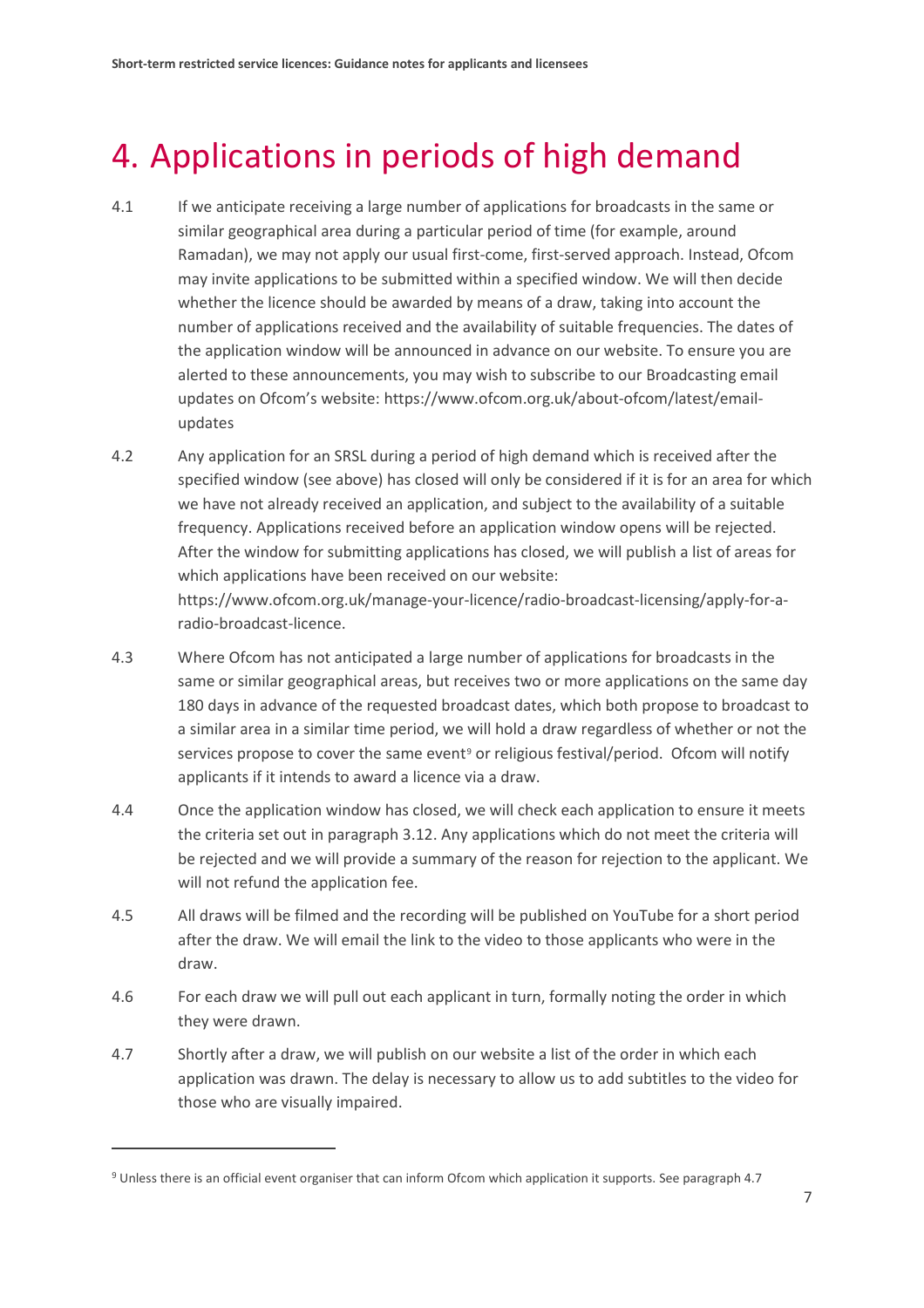- 4.8 After the draw we will fully assess the applications. If the first applicant to be drawn is not eligible to hold a licence or fails to respond to enquiries within a time frame we specify, we will reject the application and assess the application of the second applicant to be drawn, and so on. We will continue this process until we assess an application which we can grant. If none of the applications is eligible, no licence will be awarded.
- 4.9 We are likely to need to assess concurrently at least the first and the second applications drawn, to prepare for the risk that there may be issues regarding whether the first applicant meets our licensing requirements, and these may take some time to resolve. If we could not grant the first applicant a licence, and there was not time to assess the application of the next one down, no licence would be granted in that area, which we would want to avoid. If we ask the second (or a later) applicant for clarifications, we will make it clear that they are not first in the assessment process and that if the first applicant that was drawn meets our requirements it will be that applicant who is awarded the licence.
- 4.10 If we reject an application for failing to meet our licensing criteria, we will provide a summary of the reason for rejection to the applicant but we will not refund the application fee.
- 4.11 Ofcom reserves the right to vary the rules for the draw process outlined above if it is justified by particular circumstances. However, any change to the draw process will be clearly set out by Ofcom in our communications about the draw.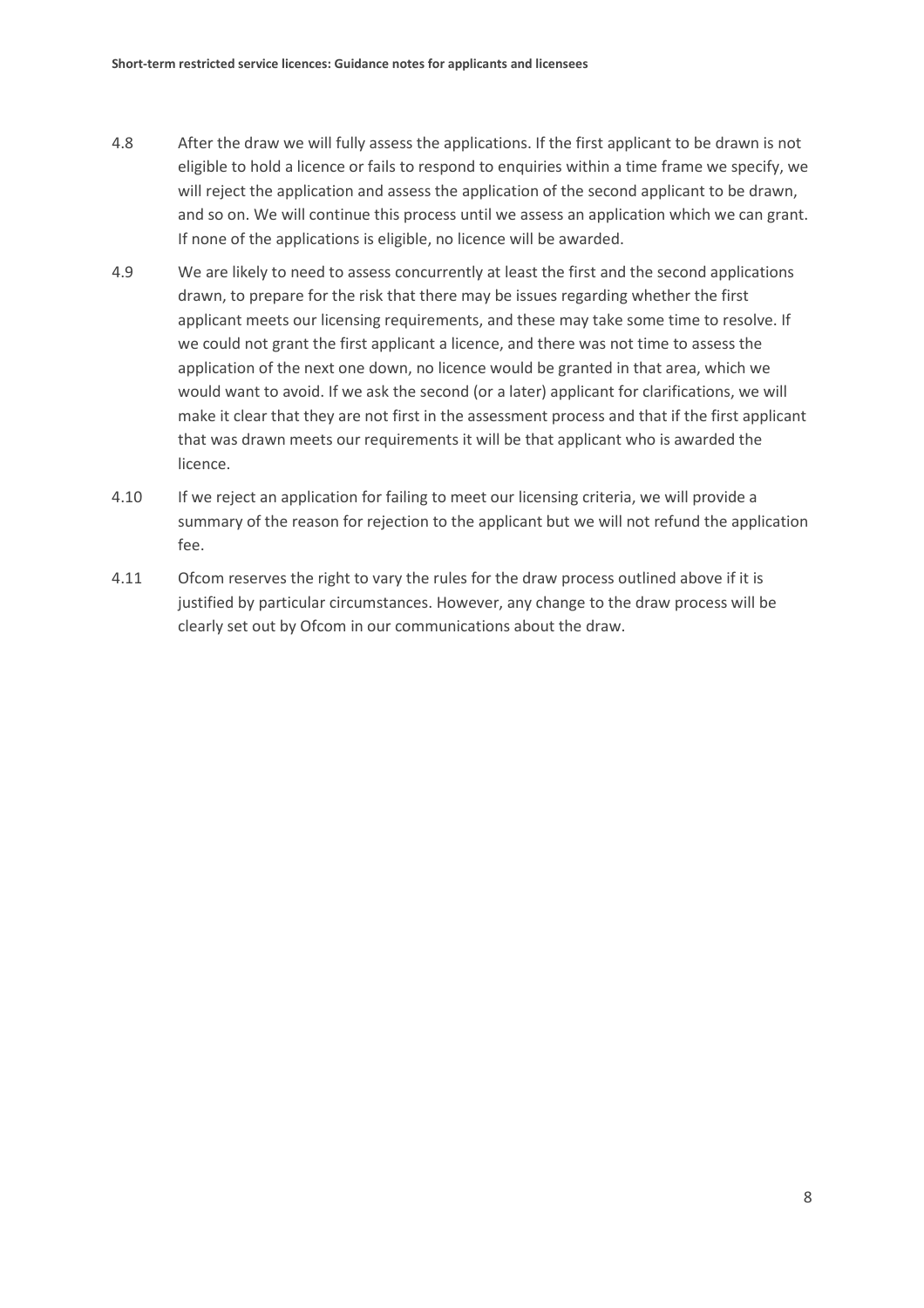## <span id="page-11-0"></span>5. Description of the licensed service

- 5.1 A licence is issued for a specific, named service and authorises the provision of that service only. The licensed service is described in the Annex, which forms part of the licence.
- 5.2 Ofcom has a statutory duty to secure the availability throughout the UK of a wide range of television and radio services which – taken as a whole – are both of high quality and calculated to appeal to a variety of tastes and interests. The programme format of a shortterm restricted service should broaden audience choice.<sup>40</sup> You should provide output that is different from what is available on the commercial and community services in the area where you wish to broadcast. We may reject applications that do not appear to be different from a commercial or community radio service in the same area.
- 5.3 An exception to this is in an area where the re-advertisement of a local commercial radio licence is planned. From one year before the planned re-advertisement date, Ofcom may permit trial services of a format the same as the local commercial radio service operated by groups which intend to compete for that local licence. Please see Ofcom's planned re-advertisement timetable of commercial radio licences for more information.<sup>[11](#page-11-2)</sup>

<span id="page-11-1"></span><sup>&</sup>lt;sup>10</sup> As set out in Section 3 of the Communications Act 2003.

<span id="page-11-2"></span><sup>11</sup> <https://www.ofcom.org.uk/manage-your-licence/radio-broadcast-licensing/apply-for-a-radio-broadcast-licence>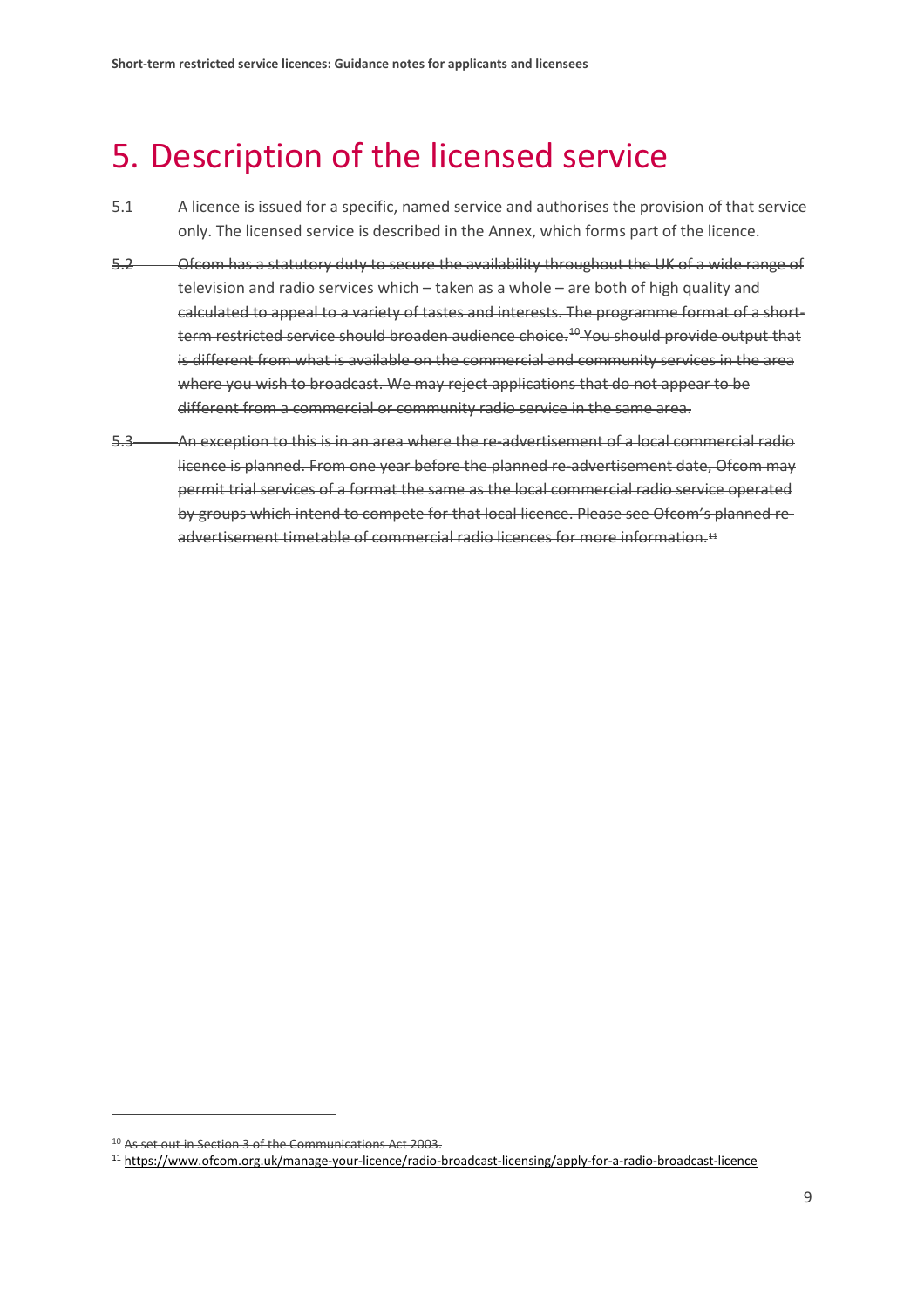## <span id="page-12-0"></span>6. Extended duration SRSLs

- 6.1 Under some circumstances we will accept applications for up to 28 days of nonconsecutive broadcasts from the same transmitter site, extending across an agreed period of time for coverage of a series of events. These broadcasts must take place within a twelve-month period (and cannot be postponed to the same event the in the following twelve-month period). Typical uses include football or motor racing seasons. The fee for these licences depends on the overall duration of the licence (as opposed to the number of days the service will broadcast). Please see the tariff table in Annex 1 for fees for extended duration SRSLs.
- 6.2 Extended duration SRSLs should be event-focused, including content such as information and commentary, and cover events taking place at the site of the service. These licences are not granted for trial services.
- 6.3 Extended duration SRSLs can be licensed either:
	- on FM at a maximum power level of 300 milliwatts (mW) effective radiated power (ERP) (for in-stadium/site coverage only);
	- on AM at a maximum power level of 1 watt effective radiated monopole power (EMRP)[12;](#page-12-1) or
	- on FM at a maximum power level of 25 watts ERP, subject to the following:
	- a power level of more than 300mW being required to deliver adequate coverage of the site/venue.
	- the use of a power level above 300mW not impeding our ability to license other SRSLs in neighbouring areas (based on past and known future SRSL activity). For example, we are very unlikely to agree to such requests in any major town/city. This is because an extended duration SRSL may cause a frequency to be unavailable for other broadcasters for some months, and there is a general lack of suitable FM frequencies in many areas of the UK.
- 6.4 If after the licence has been granted, the licensee requires Ofcom to consider amending the broadcast dates (e.g. due to sporting fixture changes), which may also result in the duration of the licence needing to be extended, the licensee must request a variation to their licence from Ofcom as soon as they become aware of the need to vary the licence. If, in exceptional circumstances, and after prior agreement with Ofcom, the usual 28-day limit is exceeded, no additional fee will be payable.
- 6.5 When a low-power FM in-stadium/site-only SRSL is proposed, we are also willing to consider a separate application for an extended duration SRSL on AM for the same event, for example to serve people travelling to and from the event.

<span id="page-12-1"></span><sup>&</sup>lt;sup>12</sup> EMRP is the AM equivalent of ERP. The "M" refers to the monopole antenna used for AM transmission.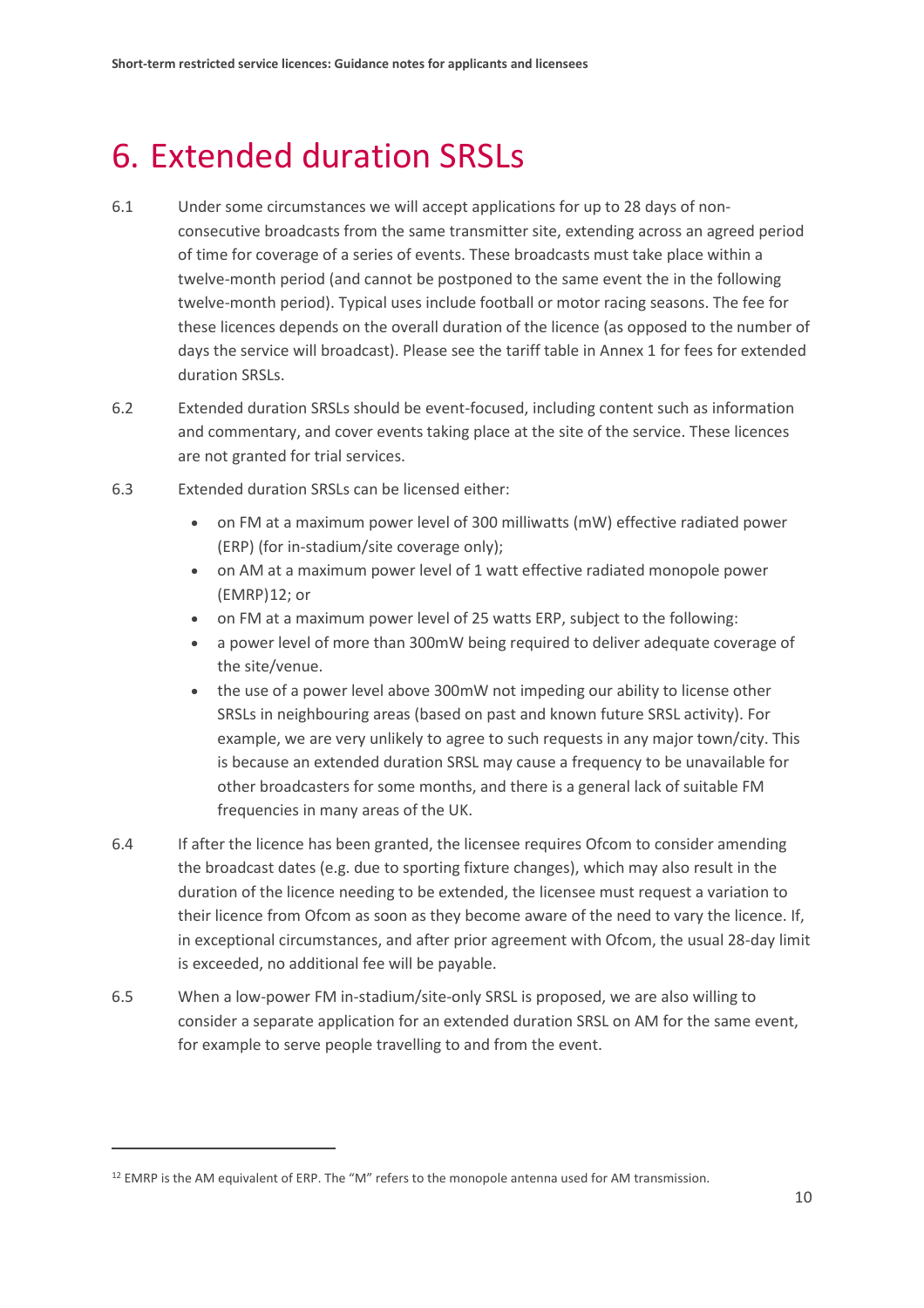6.6 The frequency allocated for an extended duration SRSL may be licensed for other services nearby when the service is not on-air. For this reason, event dates should be specified in advance and Ofcom must be notified of any changes required to broadcast dates.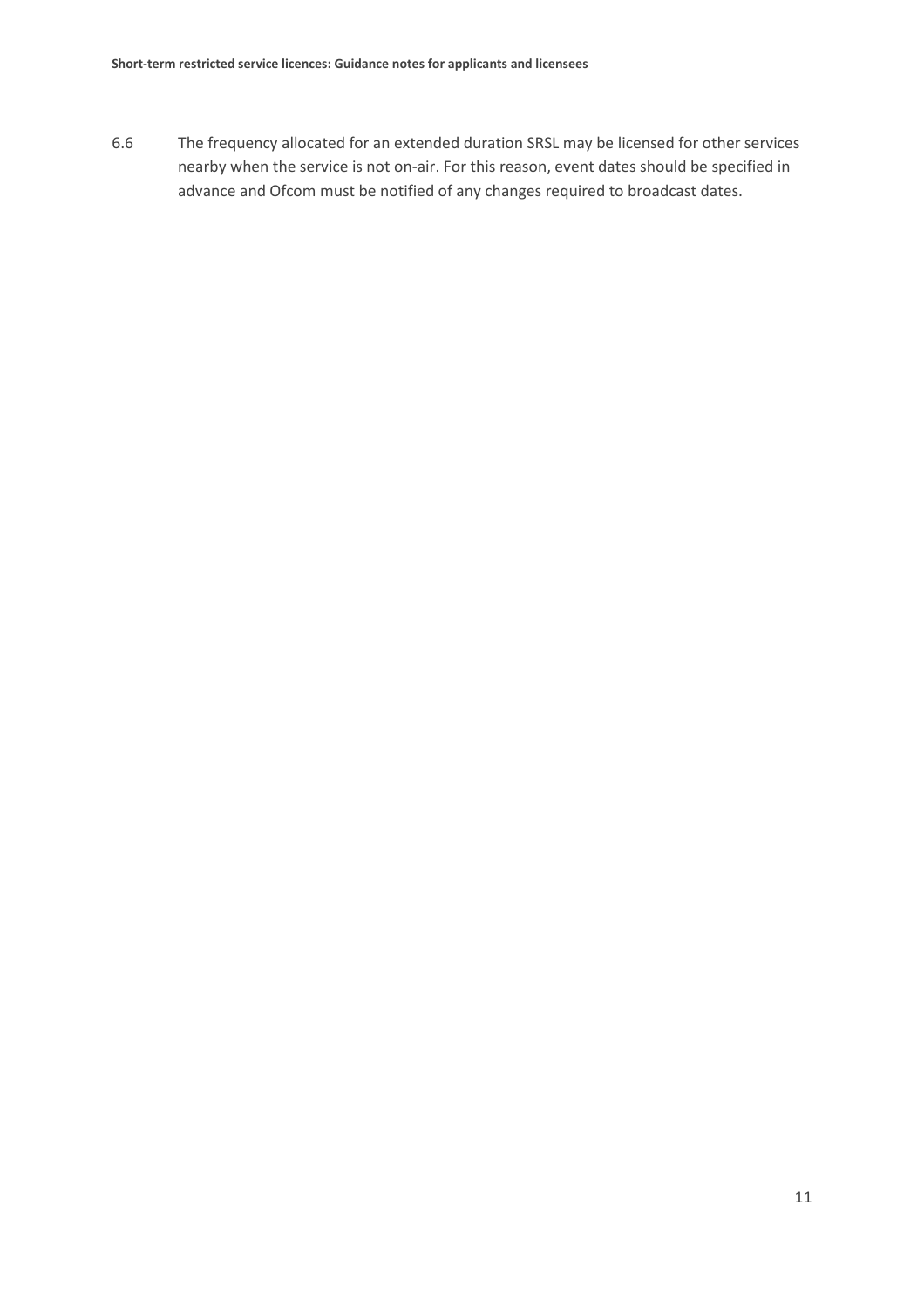## <span id="page-14-0"></span>7. Timescales for assessing applications

- 7.1 Applicants will receive an auto-response from broadcast.applications@ofcom.org.uk, which should be taken as acknowledgment of receipt of the electronic application. In the event that the auto-response is not received, the applicant should call Ofcom's Contact Centre on 0300 123 3333 and ask to speak to someone in the Broadcast Licensing team. Those applicants who have sought Ofcom's consent to submit their application by post will be sent an acknowledgement by post within five working days.
- 7.2 In periods of high demand where we have invited applications within a specified window (see section 5), we will not be able to confirm whether we have received other applications for the same period or event in the same area in response to individual queries from applicants, while that window remains open.
- 7.3 Applications for which potential issues arise relating to ownership restrictions and eligibility requirements may take longer to assess. Applicants with religious objects are also advised to allow longer for the assessment and consideration of their application by Ofcom in the light of the Guidance for religious bodies applying for a Broadcasting Act licence.<sup>[13](#page-14-1)</sup>
- 7.4 Applications for proposed services in Northern Ireland take longer to assess because engineers in Ofcom's head office need to work with engineers in Ofcom's Belfast office to find suitable frequencies.
- 7.5 Ofcom has a duty to ensure that it does not license bodies with objects which are of a wholly or mainly political nature. If questions arise on this issue, an application may take significantly longer than usual for Ofcom to consider.
- 7.6 In cases where Ofcom has instigated sanctions procedures against an existing Licensee which may lead to the revocation of any licence(s) it holds, it will not generally consider any applications for new licences by the same licensee or by a person/body connected to that licensee until such time as that aspect of the sanctions procedure is concluded. Similarly, Ofcom will not generally consider transfer applications either to or from a licensee while a sanctions procedure which may lead to licence revocation is ongoing.
- 7.7 To be able to fully consider an application, we may need to request further information or clarification from the applicant. If we do not receive an appropriate response to a request for further information within five working days, we will consider the application to have lapsed, or in periods of high demand resulting in a draw we will move the application to the back of the queue and move to assess the next application to have been drawn.

<span id="page-14-1"></span><sup>13</sup> Available at: https://www.ofcom.org.uk/ data/assets/pdf file/0028/88219/Guidance-for-religious-bodies.pdf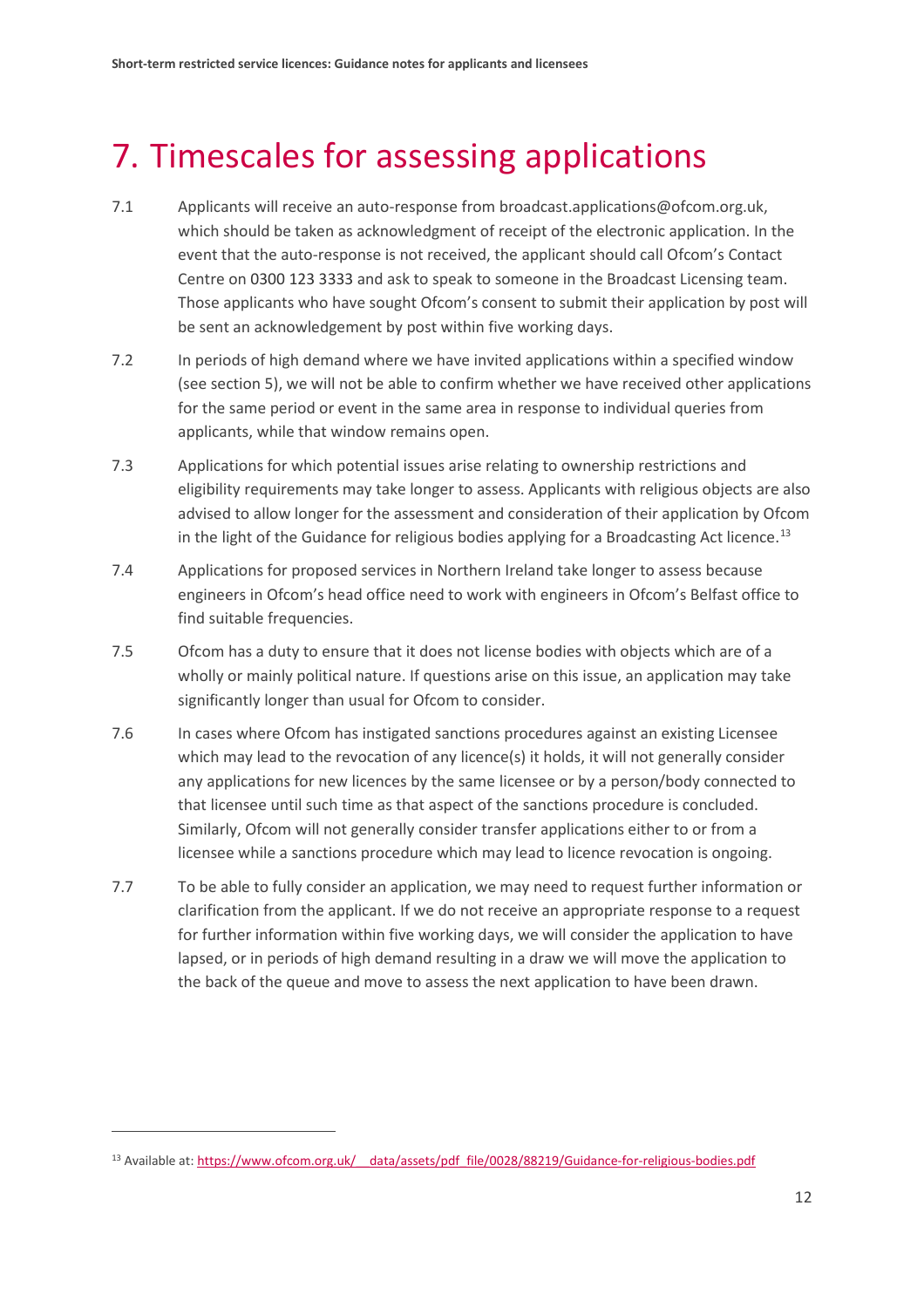## <span id="page-15-0"></span>8. Fees

### **Payment methods**

8.1 Different payment methods may take different periods of time to clear in Ofcom's bank account. It is the applicant's responsibility to check how long their chosen payment method will take to transfer and clear into Ofcom's account and ensure that this enables the payment to reach Ofcom by the specified deadline.

## **Application fee**

- 8.2 A £400 non-refundable application fee is payable.
- 8.3 Applications will not be assessed (or, where appropriate, entered into a draw) if the application fee has not been received into Ofcom's bank account within five working days of the application being received i.e. if we receive an application on a Monday, the fee must have been received by the end of the day on the following Monday.
- 8.4 Ofcom requests that applicants pay the application fee by bank transfer (BACS/CHAPS) and that immediately after the applicant has instructed their bank to make the payment, confirmation of payment is emailed to [ofcom.remittances@ofcom.org.uk](mailto:ofcom.remittances@ofcom.org.uk) and copied to [broadcast.applications@ofcom.org.uk.](mailto:broadcast.applications@ofcom.org.uk)
- 8.5 To ensure that Ofcom can identify the payment, it must include a payment reference which is the applicant's postcode followed by their surname (or as much of their surname as is possible to provide within the character limit set by the bank) as provided in response to question 2.6 of the application form.
- 8.6 The bank details to be used to pay the application fee are:

Account Name: Ofcom

Bank details: Lloyds Bank, 69-73 Borough High Street, London SE1 1NQ

Account number: 00782415

Sort code: 30-97-90

- 8.7 If the applicant is unable to make the payment by bank transfer, a cheque should be made out to 'Ofcom' and sent in the post. On the back of the cheque you must state a reference which is the applicant's postcode followed by the surname of the applicant as provided in response to question 2.6.
- 8.8 If an applicant is paying the application fee by cheque, the cheque must be received within five days of the application being received by Ofcom. In the case of a period of high demand where Ofcom puts competing applications into a draw, cheques will be banked before any draw is conducted. If an applicant's cheque bounces, the application will be rejected prior to the draw.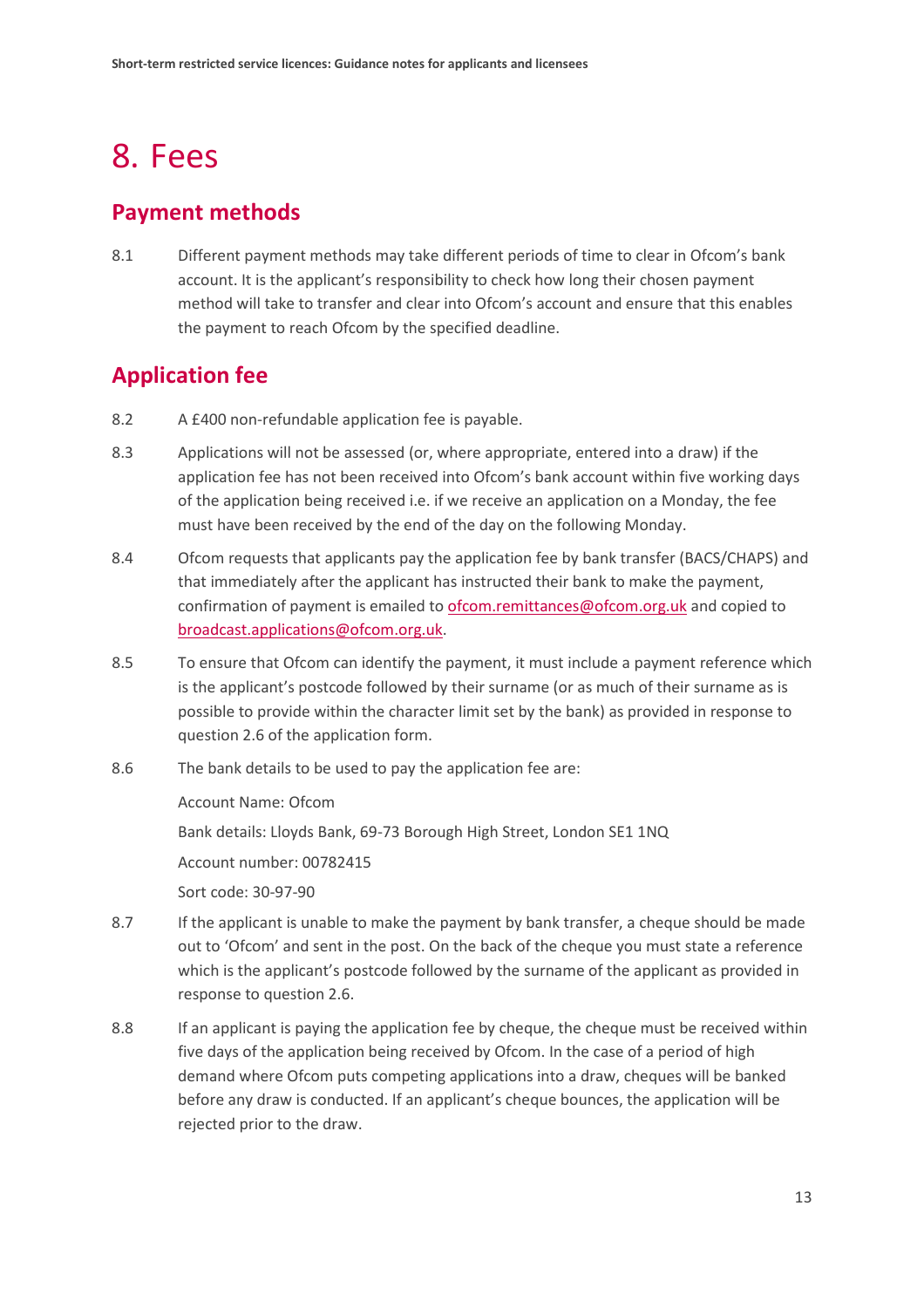## **Licence fees**

- 8.9 Please refer to Annex 1 for current SRSL fees. VAT is not payable on SRSL fees.
- 8.10 Licence fees are charged on a daily rate basis in accordance with a published tariff, reviewed periodically. The daily rate charge varies depending on waveband and power level (see Annex 1 to this document).

You will be charged for every day in the licence period, including days for testing and any days during the period when you do not broadcast (except in the case of extended duration SRSLs, which have a separate pricing structure).

- 8.11 Two licences are required to broadcast a short-term restricted service: a licence under the Broadcasting Act 1990 and a licence under the Wireless Telegraphy Act 2006. Both these licences are issued by Ofcom. Fees for each type of licence are collected separately into two different bank accounts, and you will therefore be sent **two invoices**. This is because fees collected for Broadcasting Act licences are used to pay Ofcom's costs in administering SRSLs, whereas the fees for Wireless Telegraphy Act licences are paid to the Government for the use of the spectrum.
- 8.12 You will need to make the two licence fee payments before the stated payment deadline (normally two weeks).
- 8.13 The most straightforward method of payment is the Ofcom payment portal because the funds will be automatically matched to the open invoices. This is Ofcom's preferred method of licence fee payment.
- 8.14 **Online payment portal:** [https://secure.ofcom.org.uk/payments/.](https://secure.ofcom.org.uk/payments/) Credit card payments can only be accepted up to a maximum limit of £5000. You can only pay licence fees by this method, **not** application or amendment/postponement fees.
- 8.15 **Electronic bank transfer (BACS/CHAPS):** Please use the reference "SRSL [invoice number]" Confirmation of payment should be emailed to [broadcast.applications@ofcom.org.uk](mailto:broadcast.applications@ofcom.org.uk) and a printed copy should be included with your application. Ofcom's bank details are:

Account Name: Ofcom

Bank details: Lloyds Bank, 69-73 Borough High Street, London SE1 1NQ

Sort Code: 30-97-90

- 8.16 The Broadcasting Act licence fee must be paid into account number 00782415
- 8.17 Wireless Telegraphy licence fees must be paid into account number 00740372
- 8.18 If you wish to pay by cheque please send two cheques (one for each licence fee) and write the appropriate reference "SRSL [relevant invoice number] on the back of the cheques.
- 8.19 We will not confirm your frequency or issue licences until all the required fees have been received in Ofcom's account.
- 8.20 Broadcasts must not commence until Ofcom has granted the licences. Broadcasting without both licences is a criminal offence.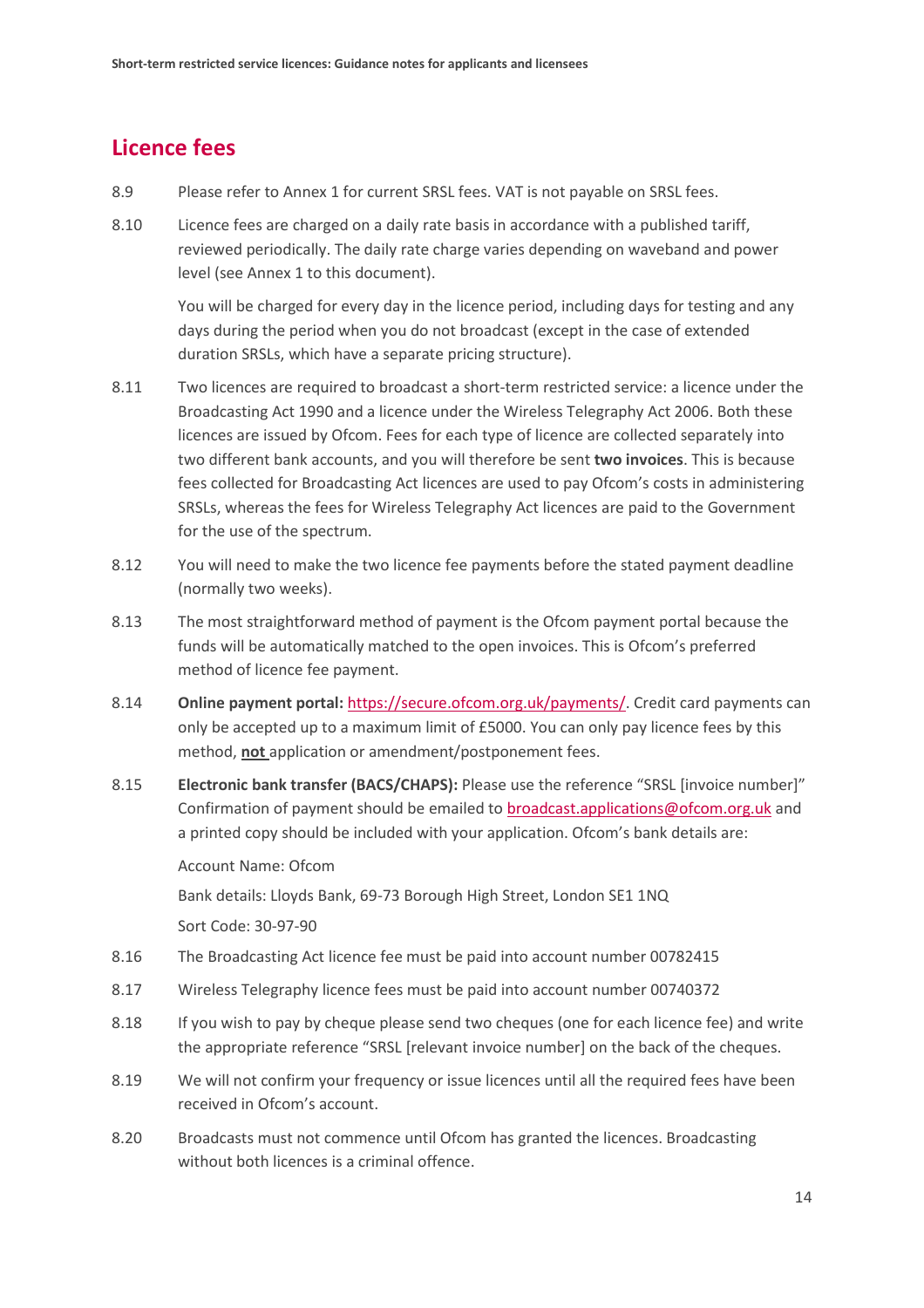8.21 Licence fees are non-refundable once a licence has been issued and the broadcast start date has passed.

### **Amendment/postponement fees**

- 8.22 It is important that applicants/licensee do not make changes to their transmitter site details or broadcast dates once the application has been submitted/licence has been issued. This is because in some overlapping geographical areas frequency planning has to be done at the same time to ensure that all frequencies can be used without interference. If one applicant changes their transmitter site or broadcast dates, Ofcom must re-do its frequency planning for the surrounding areas.
- 8.23 Ofcom will therefore not permit a transmitter change and/or change to broadcast dates if the change requires frequency re-planning.
- 8.24 Any request which Ofcom is able to consider (i.e. because it does not require frequency replanning) is subject to a £200 amendment fee.
- 8.25 Ofcom will also reject any change request it considers to be too close to the broadcast start date to be implemented.
- 8.26 With the exception of applications made in a period of high demand, you may postpone an application for up to twelve months from the original date that you planned to commence broadcasting. All postponement requests will be charged a £200 fee.
- 8.27 You should pay for any amendment or postponement fees using one of the following methods.
- 8.28 **Online payment portal:** [https://secure.ofcom.org.uk/payments/.](https://secure.ofcom.org.uk/payments/) Credit card payments can only be accepted up to a maximum limit of £5000. You can only pay licence fees by this method, **not** application or amendment/postponement fees.
- 8.29 **Electronic bank transfer:** Confirmation of payment should be emailed to [broadcast.applications@ofcom.org.uk.](mailto:broadcast.applications@ofcom.org.uk) To ensure that Ofcom can identify the payment, it must include a payment reference which is the applicant's postcode followed by their surname (or as much of their surname as is possible to provide within the character limit set by the bank) as provided in response to question 2.6 of the application form. Ofcom's bank details are:

Account Name: Ofcom

Bank details: Lloyds Bank, 69-73 Borough High Street, London SE1 1NQ

Account number: 00782415

Sort Code: 30-97-90

8.30 **Cheque:** you must make cheques payable to 'Ofcom'. On the back of the cheque you must state a reference which is the applicant's postcode followed by the surname of the applicant as provided in response to question 2.6.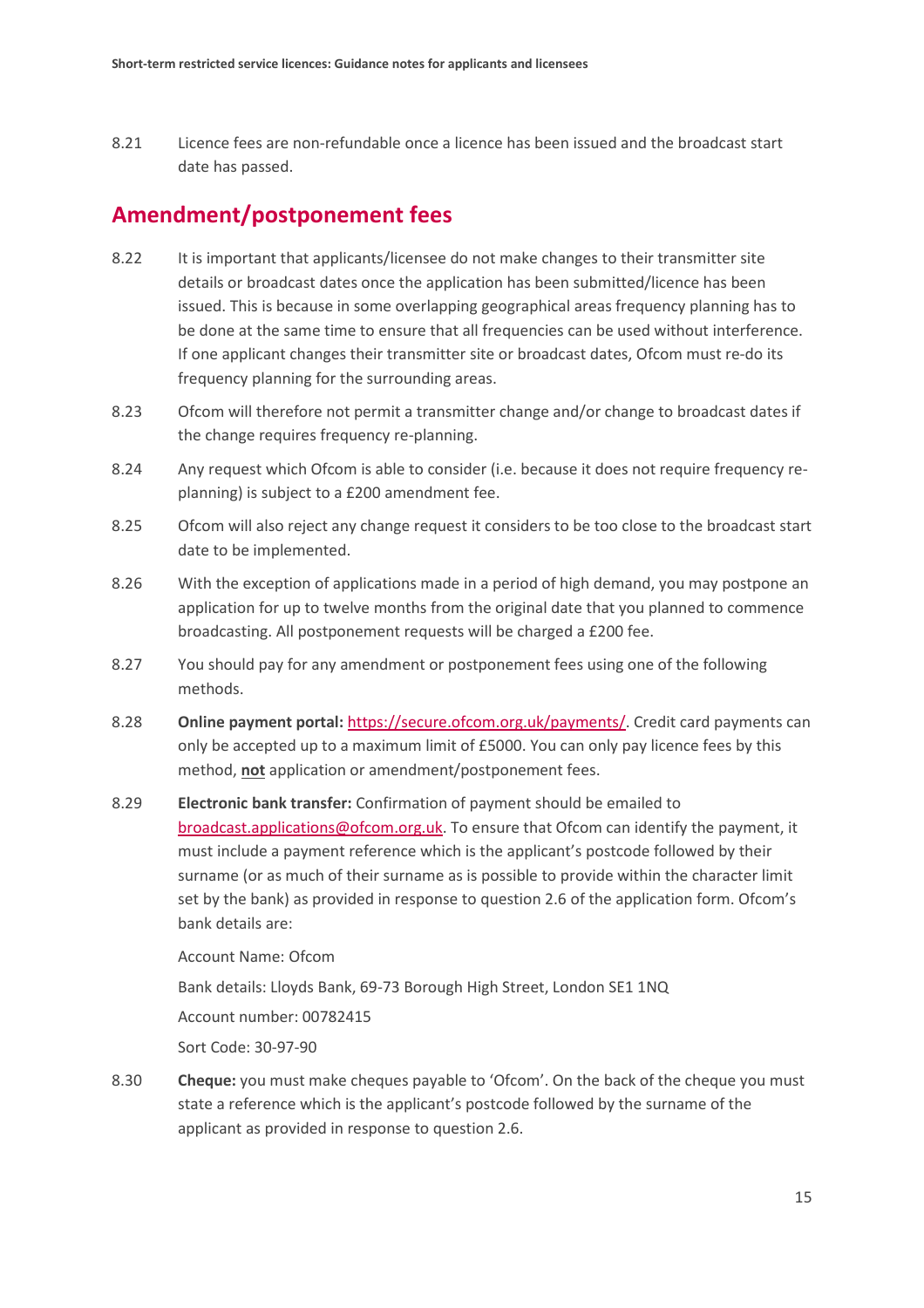## <span id="page-18-0"></span>9. Completing your application form

9.1 This section of the guidance notes provides information on the corresponding sections of the SRSL application form, to help you fill in your application form correctly.

## **Data Protection**

9.2 We require the information requested in the application form in order to carry out our licensing duties under the Broadcasting Act 1990, Broadcasting Act 1996 and Communications Act 2003. Please see Ofcom's General Privacy Statement [www.ofcom.org.uk/about-ofcom/foi-dp/general-privacy-statement](http://www.ofcom.org.uk/about-ofcom/foi-dp/general-privacy-statement) for further information about how Ofcom handles your personal information and your corresponding rights.

## **Section 2: Applicant's details**

- 9.3 In Section 2 of the application form, we are asking you for basic details about the applicant (whether an individual or body corporate).
- 9.4 The requested details include company registration number (where applicable) and contact information.
- 9.5 We are asking for this information so that Ofcom knows precisely who to contact at the applicant company during the application process and if a licence is granted.
- 9.6 If any of the individuals named in your responses are known by more than one name/version of their name, all names must be provided.
- 9.7 If you are successful in your SRSL application, it will be a condition of your licence that the licence holder must notify Ofcom as soon as possible of any changes to the information provided in this section.
- 9.8 The applicant is asked for contact details for the following contacts:
	- **Person authorised to make the application:** This is the person who is duly authorised by the applicant for the purposes of making the application. If the applicant is an individual their details will need to be provided. If the applicant is a company, details of the company secretary or a director must be provided.
	- **Licence contact:** This is the day-to-day contact for Ofcom on licensing matters. Examples of the type of communication between the licence contact and Ofcom could be questions about the ownership of the licensee; changes to the licence; and responses to information requests. The licence contact is also the emergency contact for Ofcom, who can provide access to the transmitter and shut it down if necessary in the event of interference or other problems arising during the broadcast.
	- **Compliance officer:** This is the person for Ofcom to contact on matters relating to compliance with the Broadcasting Code and other content-related codes and rules. If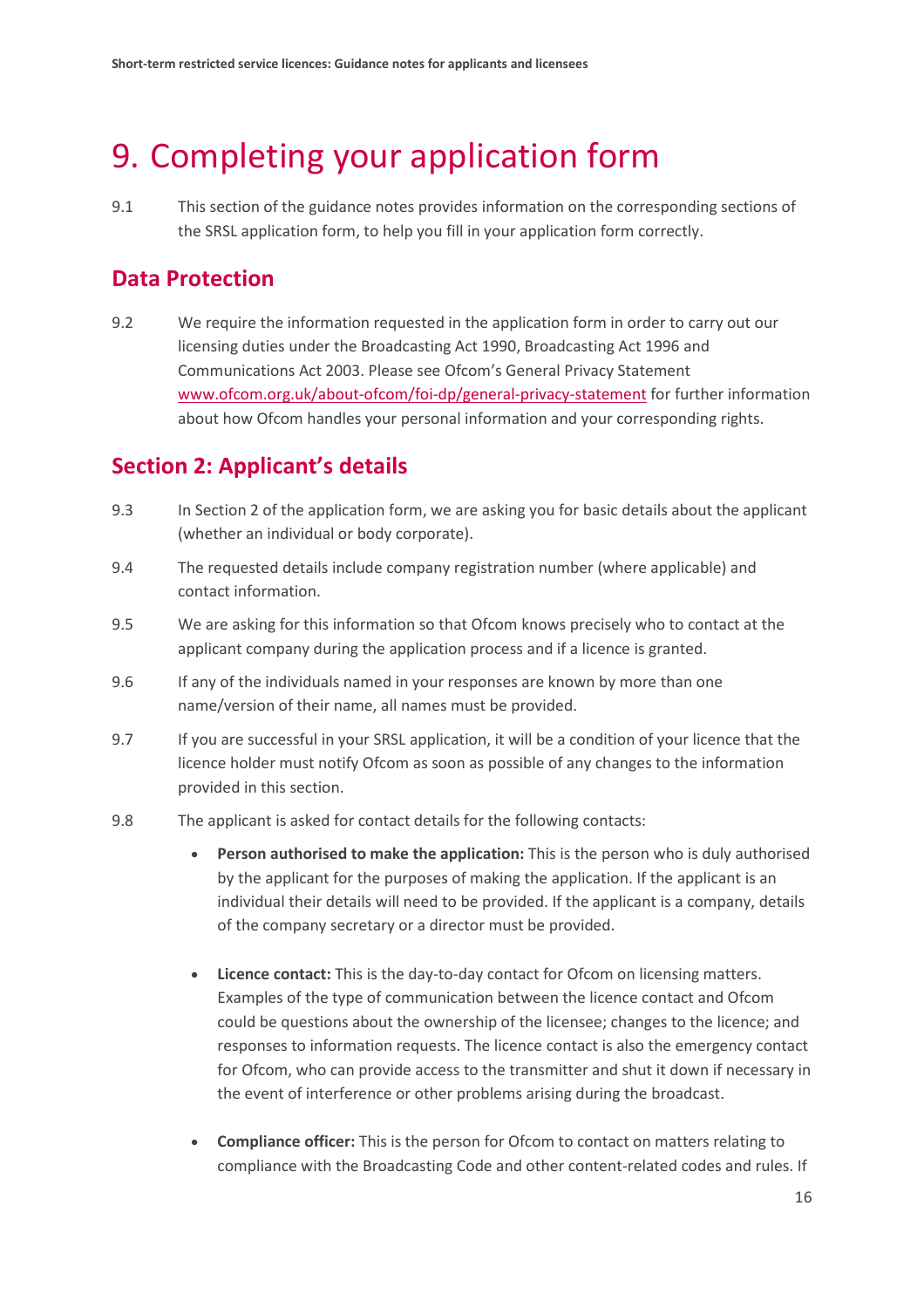we receive a complaint about the licensed service we will contact the compliance officer to request recordings of output. We will correspond with the compliance officer during any investigations into whether content was compliant with our codes and rules.

• **Public contact:** Contact details for publication on the Ofcom website and/or in other relevant Ofcom publications. When a licence is granted, the name of the service, contact details for the licensee, duration of the licence and a brief description of the licensed service are published on the Ofcom website. The name of the licence contact is not published.

#### **Sources of funding (question 2.12)**

9.9 Ofcom needs the applicant to provide details about its source of funding so that Ofcom can ensure that the applicant is not disqualified from holding a licence under Schedule 2 of the Broadcasting Act 1990, for example, where the funder is a political body or, in Ofcom's opinion, appears to be exerting influence over the applicant's activities in a way which may be adverse to the public interest. Such influence may include, for instance, the management of the station and/or the content of its programming, but might also extend to the applicant's other activities.

### **Section 3: Details of directors of the applicant**

- 9.10 Section 3 of the application form applies to applicants which are body corporates. If you are applying as an individual, please skip to Section 5 of the application form.
- 9.11 In Section 3, we are asking for details of the directors, and where applicable the directors of the applicant's parent and associated companies.
- 9.12 If any of the individuals named in your responses are known by more than one name/version of their name, all names must be provided.
- 9.13 The response boxes and tables should be expanded or repeated where necessary or provided in a separate annex.

## **Section 4: Details of applicant's shareholders, members and participants**

- 9.14 Section 4 of the application form applies to applicants which are body corporates. If you are applying as an individual, please skip to Section 5 of the application form.
- 9.15 In Section 4, we are asking for the details of shareholders (corporate or individual) who have more than a 5% interest in the applicant body.
- 9.16 Before completing this section of the form, you should also read Ofcom's guidance on the definition of 'control' of media companies: https://www.ofcom.org.uk/\_\_data/assets/pdf\_file/0022/45292/media\_statement.pdf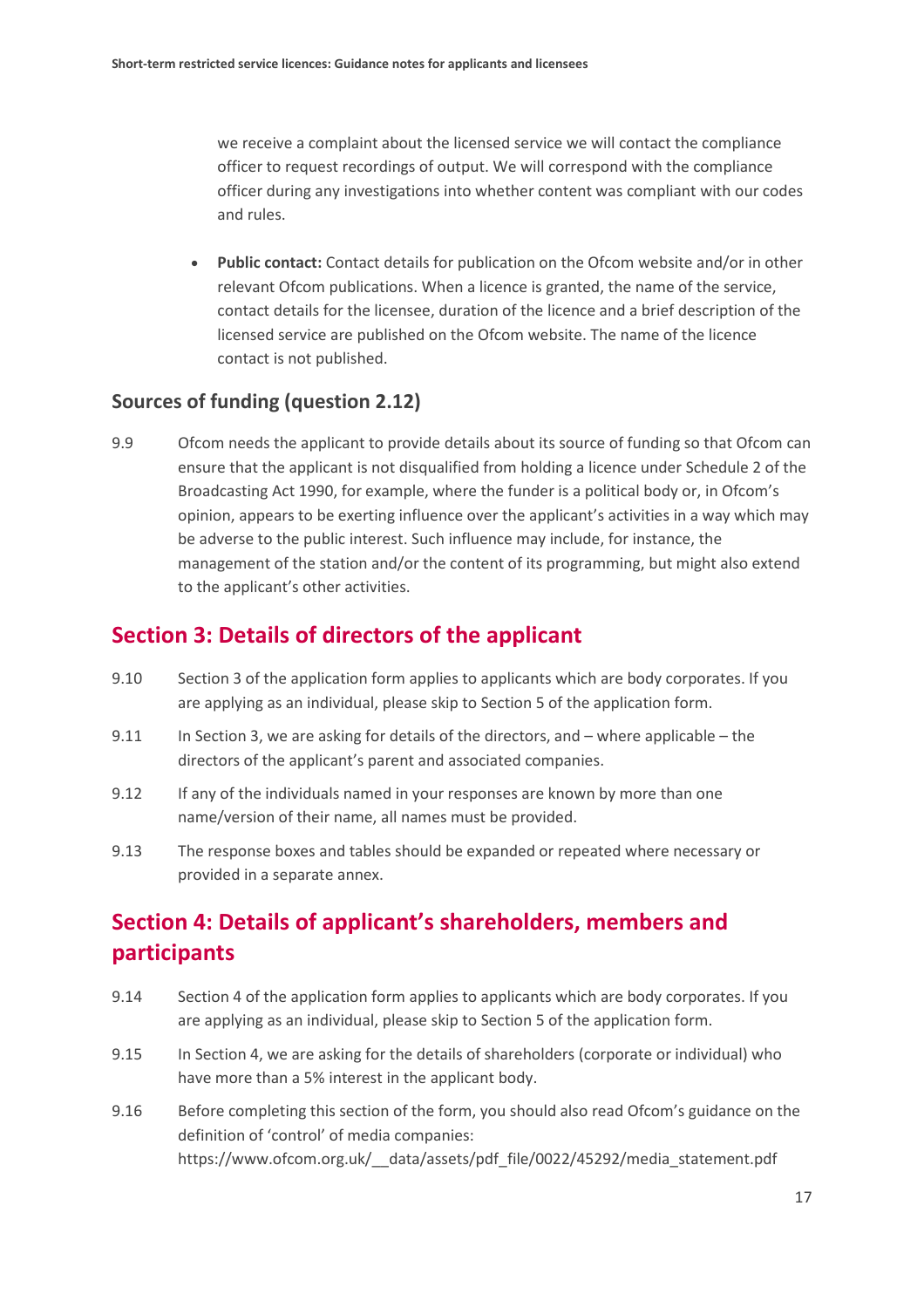- 9.17 If any of the individuals named in your responses are known by more than one name/version of their name, all names must be provided.
- 9.18 **If you need more space to fill in the details, either expand the boxes or provide the information in a separate annex.**

## **Section 5: Eligibility requirements**

- 9.19 Ofcom has a duty to ensure that anyone who applies for a broadcasting licence is fit and proper to hold one.[14](#page-20-0)
- 9.20 When considering whether an applicant is fit and proper to hold a licence, Ofcom will consider the individuals who are likely to exercise control over the applicant and its activities (e.g. directors, substantial shareholders or members). The types of issues we consider include, but are not limited to:
	- Criminal convictions (in any jurisdiction);
	- Insolvency and bankruptcy;
	- Disqualified directors (if the applicant is a company);
	- Removal from a professional or trade body;
	- General statutory disqualifications; and
	- Details of applications, licences and sanctions previous broadcasting compliance history (inc. licences held, licence breaches and sanctions).
- 9.21 Anyone convicted of an unlicensed broadcasting offence within the last five years is prohibited, under the Broadcasting Act 1990, from holding a licence. An applicant who is granted a licence is also required to ensure that such a convicted person is not involved in the operation of the service, or in the making of its programmes.
- 9.22 The Broadcasting Act 1990 and the Communications Act 2003 specify a number of restrictions on who may hold Ofcom's broadcasting licences. The following are among those who are disqualified from holding a SRSL licence or from controlling a licensed company[15](#page-20-1):
	- $\bullet$  a local authority<sup>16</sup>;
	- a political body;

 $\overline{a}$ 

• a religious body, other than where Ofcom is satisfied that it is appropriate for a particular person to hold a licence and makes a determination to that effect. If you

<span id="page-20-0"></span><sup>&</sup>lt;sup>14</sup> For RSL licences, the relevant provision is section 86(4) of the Broadcasting Act 1990.

<span id="page-20-1"></span><sup>&</sup>lt;sup>15</sup> In accordance with the Broadcasting Act 1990 (as amended).

<span id="page-20-2"></span> $16$ Except where the service is provided exclusively for the purposes of carrying out the functions of a local authority under Section 142 of the Local Government Act 1972 (as amended) provision by local authorities of information relating to their activities.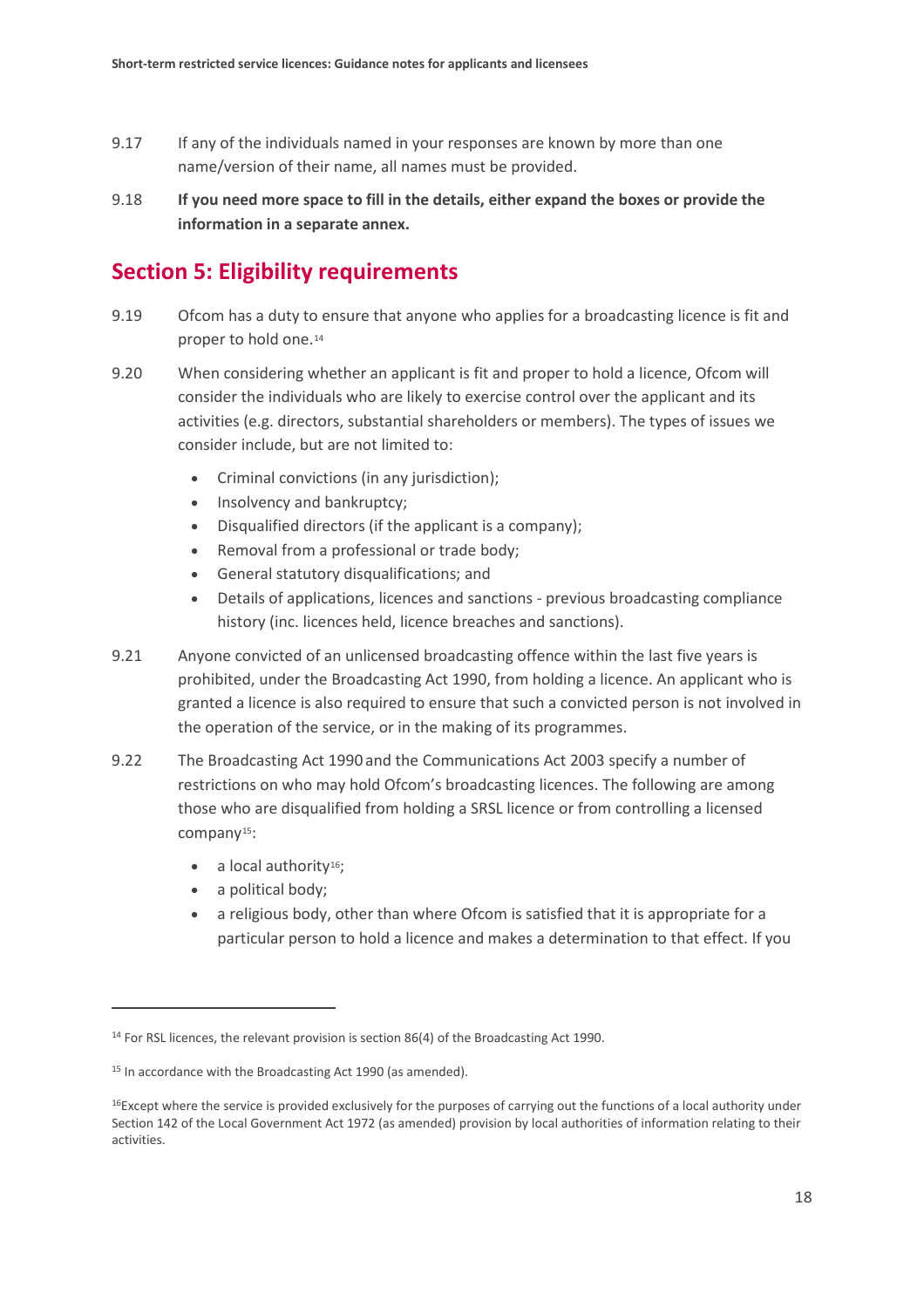wish to seek such a determination, please consult the Ofcom Guidance for religious bodies applying for a Broadcasting Act licence<sup>[17](#page-21-0)</sup>;

- any company controlled by any of the above or by their officers or associates;
- an advertising agency or any company controlled by such an agency or in which it holds more than a 5 per cent interest.<sup>[18](#page-21-1)</sup>
- 9.23 The term 'control' applies in a number of different scenarios. Please see our guidance on the definition of control of media companies for more information.<sup>[19](#page-21-2)</sup>
- 9.24 If information is relevant to determining whether an applicant is a disqualified person, it is an offence for the applicant to supply false information or to withhold information with the intention of misleading Ofcom. If a person is convicted in such cases, the court may make an order disqualifying the applicant from holding a licence for a specified period. A disqualification order applies to both the individual concerned and to any company of which he or she is a director or involved in the management of (whether directly or indirectly).
- 9.25 Please note: information provided in this section of the form will not necessarily result in the applicant being refused a licence – this will depend on all the circumstances of the applicant as a whole – but Ofcom may ask for further details.

### **Section 6: The proposed service**

- 9.26 Section 6 of the application form asks you to describe your programme service and its target audience.
- 9.27 If a licence is granted the information you provide in this section will be used to form the basis of an annex to your licence. You will only be authorised to broadcast what is detailed in the annex of the licence. It is therefore important that you provide complete and detailed responses to the questions in this section.
- 9.28 If you are granted a licence and decide subsequently to change your content, you must contact Ofcom in advance so that the change is specifically reflected in the annex to your licence. Such requests must be made in writing via email to broadcast.licensing@ofcom.org.uk prior to any change.

#### **Name of the licensed service**

 $\overline{a}$ 

9.29 The applicant chooses the name for their proposed service. It is the responsibility of the applicant to ensure the name can be used.

<span id="page-21-0"></span><sup>&</sup>lt;sup>17</sup> Available at: https://www.ofcom.org.uk/ data/assets/pdf file/0028/88219/Guidance-for-religious-bodies.pdf

<span id="page-21-1"></span><sup>18</sup> Under the Broadcasting Act 1990 (as amended), an "advertising agency" means an individual or body corporate who carries on business as an advertising agent involved in the selection and purchase or advertising time or space for the person who wishes to advertise (section 202 (7)(a) of the 1990 Act).

<span id="page-21-2"></span><sup>&</sup>lt;sup>19</sup> Available at: https://www.ofcom.org.uk/ data/assets/pdf file/0022/45292/media\_statement.pdf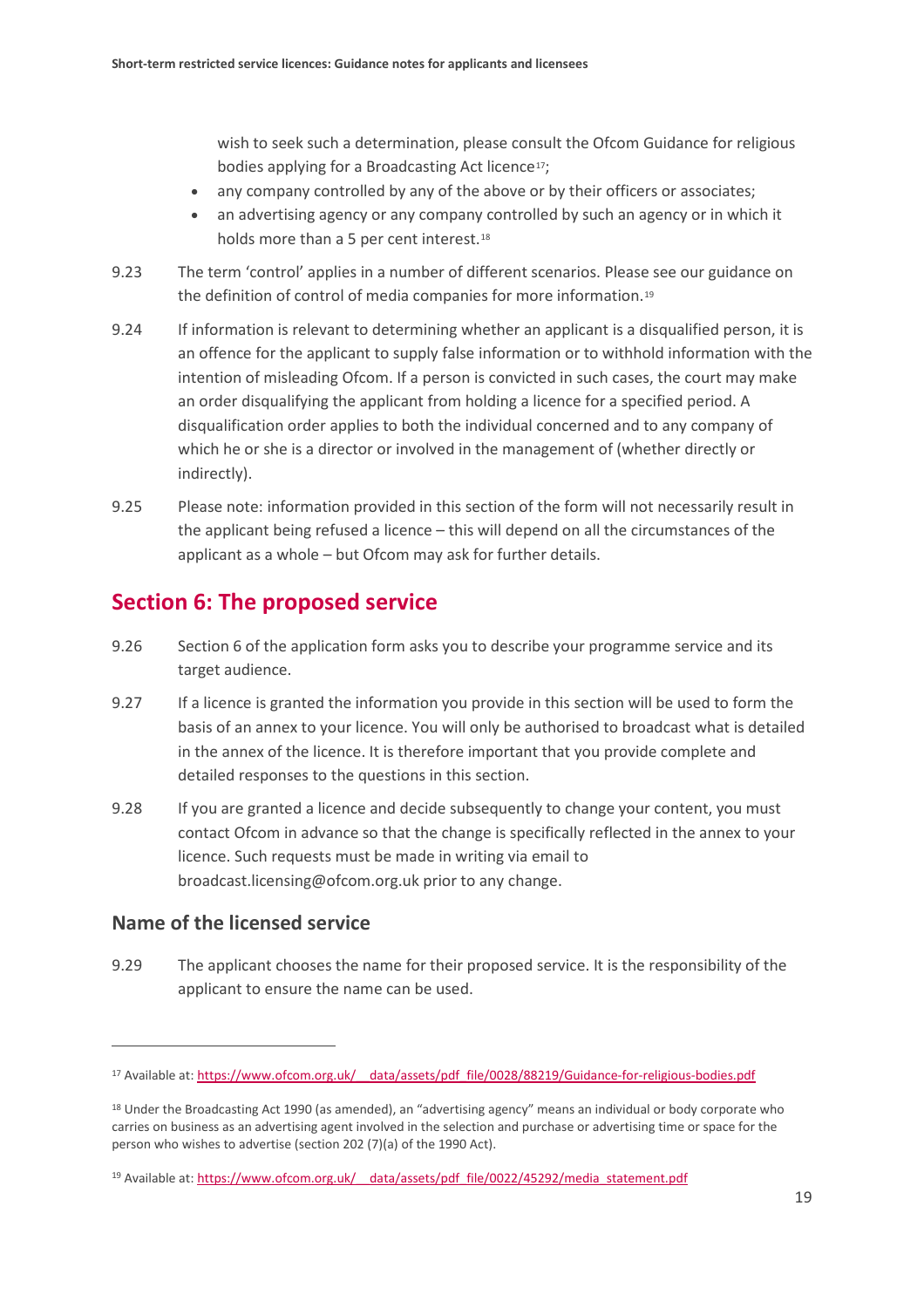- 9.30 It is the responsibility of the applicant to enter into agreements with the appropriate copyright licensing bodies before commencing broadcasting. The granting of a licence does not constitute a right to use a particular name.
- 9.31 Ofcom considers the proposed name of a service in an application to the extent that it may be relevant to the licensing criteria. This could concern, for example, matters relating to the Ofcom Broadcasting Code, such as the use of explicit language that listeners may find offensive. The name of the service will be included in the terms of your licence, and therefore we need to be notified of any proposed change prior to the issue of your licence.
- 9.32 The name of the service, along with the frequency, should be broadcast at regular intervals.

### **Compliance of the service**

- 9.33 Section 7 of the application form asks you to describe the compliance arrangements for the proposed licensed service, i.e. the arrangements which the applicant will put in place to ensure the content it proposes to broadcast will comply with the relevant regulatory codes and rules for programming and advertising: These include
	- a) The Ofcom Broadcasting Code.
	- b) The BCAP Code: the UK Code of Broadcast Advertising.
	- c) The Phone-paid Services Authority Code of Practice.
- 9.34 Before you submit your application, you should refer to Ofcom's Compliance Checklist for further details of the codes and rules you should consider. [20](#page-22-0) The checklist is intended to help applicants and new licensees understand the obligations and rules with which they must comply as a condition of their Ofcom licence to broadcast. Prospective licensees must be aware of the potential scope of their regulatory responsibilities so that robust compliance procedures can be planned and financed at an early stage.
- 9.35 It is the responsibility of the licensee to ensure that all material broadcast on the service, both live and pre-recorded (and including material sourced from third parties) is compliant with all the Ofcom's codes and rules.
- 9.36 Condition 15(2) of a SRSL licence requires that you have compliance procedures in place, and this section asks that you demonstrate the ability to meet this licence condition.
- **9.37 Ofcom can impose sanctions on a licensee for serious, deliberate, repeated and/or reckless breaches of the licence conditions (for example, if broadcast content does not comply with the codes and rules). The sanctions available to Ofcom include the imposition of a financial penalty on the licensee, and/or revocation of the licence.**

<span id="page-22-0"></span><sup>20</sup> Available at:

https://www.ofcom.org.uk/ data/assets/pdf file/0023/44636/compliance checklist for radio broadcasters.pdf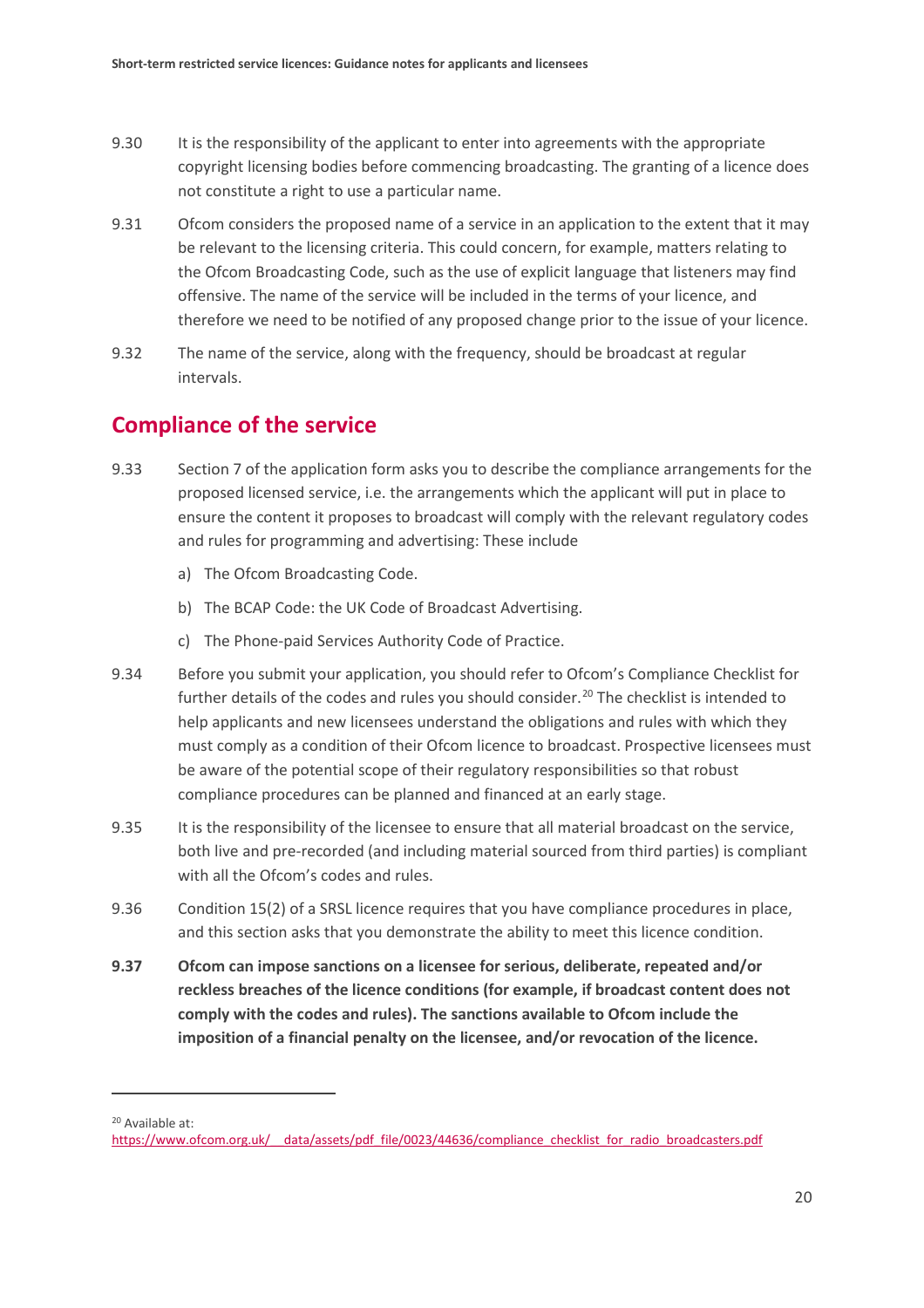#### **Advertising and sponsorship**

9.38 You may sell airtime, as commercial communications – i.e. advertisements (in commercial breaks) and commercial references (in editorial) – provided you follow all requirements of the Ofcom Broadcasting Code<sup>[21](#page-23-0)</sup> and the UK Code of Broadcast Advertising<sup>[22](#page-23-1)</sup> (i.e. the BCAP Code, enforced by the Advertising Standards Authority). It is important that you are familiar with the provisions of these Codes. Please see our Compliance Checklist for further information. [23](#page-23-2)

#### **Copyright**

 $\overline{a}$ 

- 9.39 The licensee is responsible for reaching agreement with those owning copyright or performing rights to any of the material which it proposes to broadcast.
- 9.40 If you intend to broadcast recorded or live music, you must contact Phonographic Performance Ltd (PPL) and PRS for Music. We cannot advise on copyright or performing rights requirements and you should contact the relevant bodies directly for such information.

#### **Promotional material**

9.41 The fact that the service is being broadcast on a restricted service licence and its duration must be made clear both on-air, and in written promotional material. It should not be implied that a restricted service is any other type of licensed service.

#### **Retention and production of recordings**

9.42 If you are granted a licence, you must retain, or arrange for the retention of, recordings of everything broadcast on the licensed service for a period of 42 days. If Ofcom receives a complaint regarding the broadcast, we will request a copy of the recordings in order to assess the complaint. Recordings must be of a standard and in a format which allows Ofcom to listen to the material as broadcast. The licensee must also provide Ofcom with scripts or transcripts of any material included in the service when requested to do so.

<span id="page-23-0"></span><sup>&</sup>lt;sup>21</sup> Available at[: http://stakeholders.ofcom.org.uk/broadcasting/broadcast-codes/](http://stakeholders.ofcom.org.uk/broadcasting/broadcast-codes/)

<span id="page-23-1"></span><sup>22</sup> Available at[: https://www.asa.org.uk/codes-and-rulings/advertising-codes/broadcast-code.html](https://www.asa.org.uk/codes-and-rulings/advertising-codes/broadcast-code.html)

<span id="page-23-2"></span><sup>&</sup>lt;sup>23</sup> Available at[: http://licensing.ofcom.org.uk/binaries/radio/Compliance\\_checklist\\_for\\_radio\\_broadcasters.pdf](http://licensing.ofcom.org.uk/binaries/radio/Compliance_checklist_for_radio_broadcasters.pdf)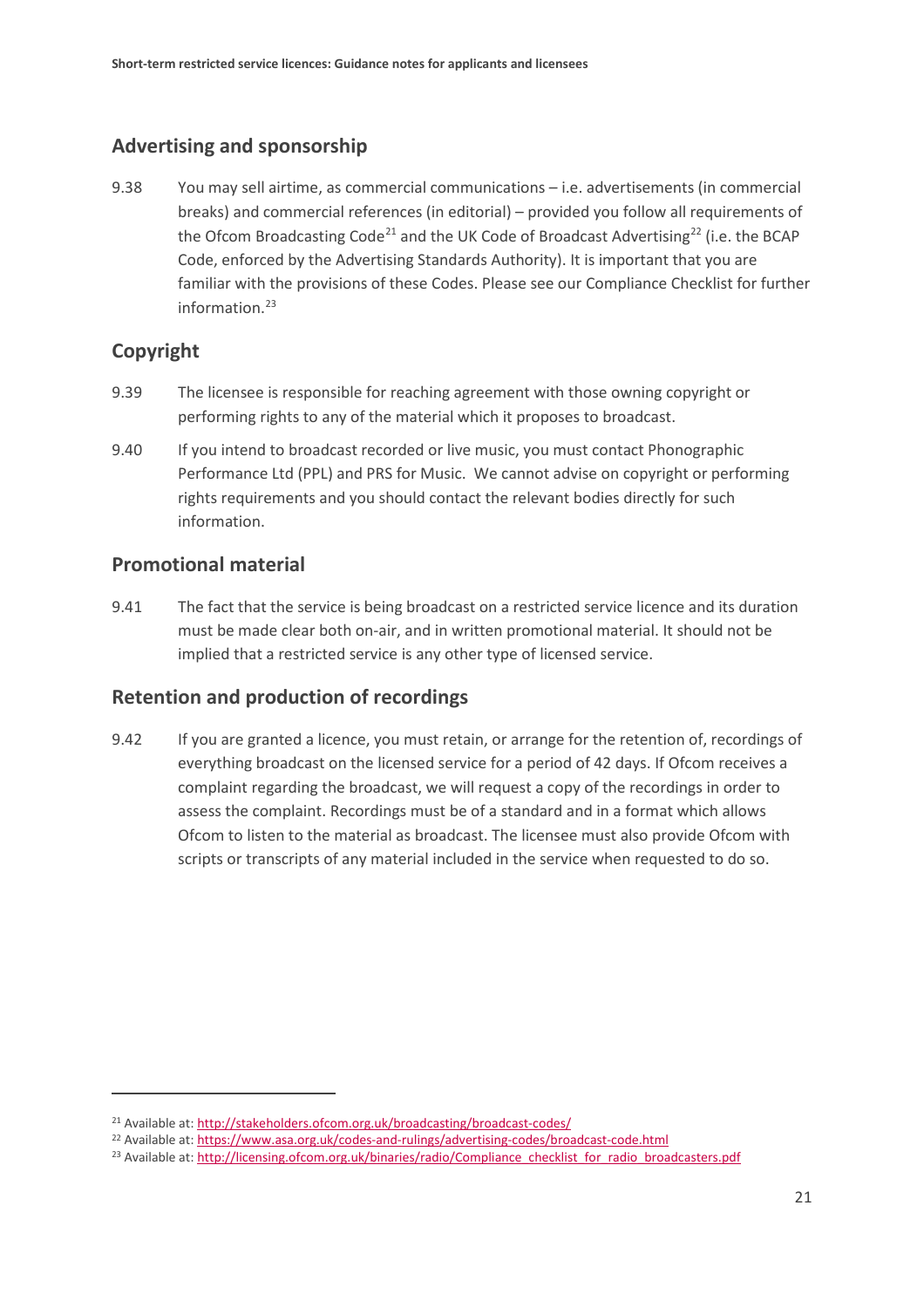## **Technical matters**

- 9.43 Section 8 of the application form asks you to describe the technical arrangements for the proposed service. This section includes questions on the transmission site, frequency bands and radio data systems (RDS).
- 9.44 SRSL transmissions are e required to comply with Ofcom's Engineering Code.<sup>[24](#page-24-0)</sup>

#### **Studio site**

- 9.45 The programme service for a short-term restricted service should normally originate from a studio within, or close to, the transmission coverage area. Please provide us with a studio telephone number, when available.
- 9.46 If your studio and transmitter are going to be at different locations, you will need to connect them by a leased line, ISDN or radio link. [25](#page-24-1)

#### **Coverage area**

- 9.47 SRSL licensees should not expect every part of their desired coverage area to receive a perfect signal. There may be some parts of the coverage area that will have poor reception, or no reception at all. This will arise particularly where terrain and building density obstruct signals to a greater extent than typical, and all the more so when the frequency is subject to other incoming signals on the same and adjacent frequencies.<sup>[26](#page-24-2)</sup>
- 9.48 If your service is broadcast on AM (medium wave), the agreed coverage area is for broadcasts during daylight hours. Although the same power level will apply after dark, AM reception may be reduced during this time – sometimes substantially – by incoming interference. Please bear this in mind when planning an SRSL service broadcast on AM (medium wave).

#### **Transmitter site**

 $\overline{a}$ 

9.49 Your transmitter site must be appropriate for the town/location you wish to cover. We reserve the right to reject high sites which may deliver an inappropriately large coverage area for this type of licence. Generally, field strengths and the ease of reception increase closer to the transmitter, so you may have to make a trade-off between the overall area covered and the ease of reception in the core of the target area.

<span id="page-24-0"></span><sup>&</sup>lt;sup>24</sup> Available at[: https://www.ofcom.org.uk/tv-radio-and-on-demand/information-for-industry/guidance/tech](https://www.ofcom.org.uk/tv-radio-and-on-demand/information-for-industry/guidance/tech-guidance/eng_code)[guidance/eng\\_code](https://www.ofcom.org.uk/tv-radio-and-on-demand/information-for-industry/guidance/tech-guidance/eng_code)

<span id="page-24-1"></span><sup>&</sup>lt;sup>25</sup> If you wish to do this via a radio link, you will need to contact Ofcom's Programme Making for Special Events team. See here for details: [https://www.ofcom.org.uk/manage-your-licence/radiocommunication-licences/pmse/pmse-technical](https://www.ofcom.org.uk/manage-your-licence/radiocommunication-licences/pmse/pmse-technical-info/audio-links/point-to-point)[info/audio-links/point-to-point](https://www.ofcom.org.uk/manage-your-licence/radiocommunication-licences/pmse/pmse-technical-info/audio-links/point-to-point)

<span id="page-24-2"></span><sup>&</sup>lt;sup>26</sup> For more information about coverage, you may find it useful to read our document entitled 'Coverage: Planning Policy, Definitions and Assessment'. Available at:

[http://webarchive.nationalarchives.gov.uk/20090205031507/http://www.ofcom.org.uk/radio/ifi/rbl/car/coverage/pp\\_def](http://webarchive.nationalarchives.gov.uk/20090205031507/http:/www.ofcom.org.uk/radio/ifi/rbl/car/coverage/pp_def/)  $\perp$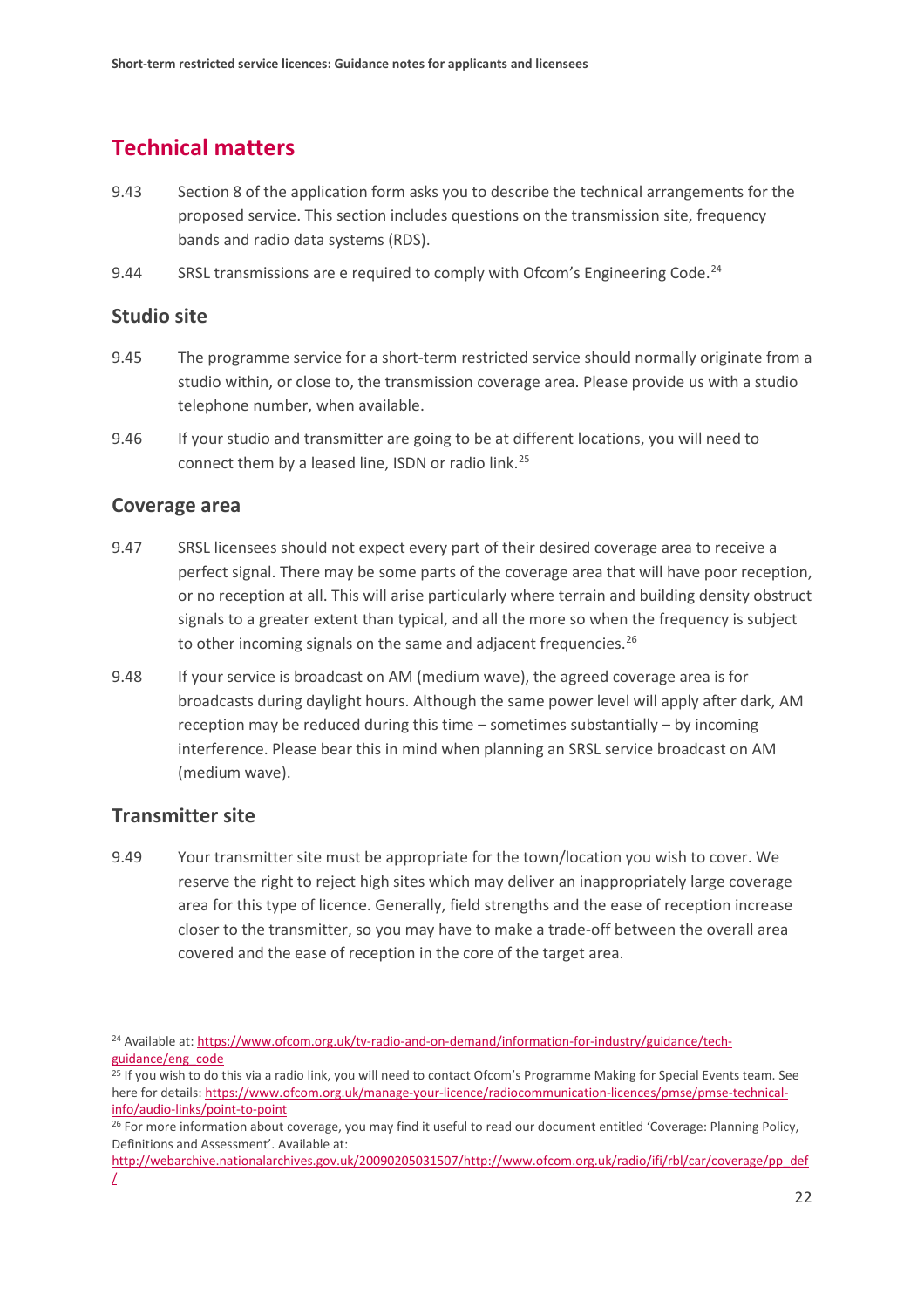9.50 It is important that you provide the correct national grid reference (NGR) and full address of your chosen transmitter site. Failure to do so may delay the processing of your application. Any proposed change to your transmitter site after the submission of your application must be checked and agreed by Ofcom, and is subject to an amendment fee of £200 (see paragraphs 9.23 to 9.31).

#### **Coverage area and power levels**

- 9.51 SRSL licences are issued for coverage of a town or part of a city, typically a 3km (2 mile) radius in an urban area, or a 5-7km (3-4 mile) radius in a rural area. Power levels are set accordingly, with account also taken of interference levels, which limit coverage of the service. Coverage areas and transmitter sites, particularly for the higher power levels on FM, will be scrutinised carefully. Please note the following:
- 9.52 The maximum power for which we can license these services is 25 watts effective radiated power (ERP) on FM. This is typically used for rural locations, with a usual 10 watts maximum in urban areas.
- 9.53 A low power (1 watt ERP) option is available on FM, where very localised coverage only is required (e.g. for a drive-in cinema, or to cover a campsite).
- 9.54 1 watt effective radiated monopole power (EMRP) is the maximum available on AM.
- 9.55 In-stadium or on-site based SRSLs (for coverage within an enclosed sports venue or building) for an extended period (e.g. coverage of rugby or football matches) will be licensed at a maximum power of 300mW ERP on FM, to facilitate coverage within the venue only.
- 9.56 For an extended period (for coverage of a series of events only), up to 25 watts ERP on FM may be considered for coverage of a larger site/venue, but only in areas of low SRSL activity.
- 9.57 Ofcom may request a coverage map during assessment of the application. Under those circumstances, we would ask the applicant to indicate the intended geographical coverage area of the proposed service. Any requested map (including scale) would be required to show the transmission site; the location of the event or establishment (if different from the transmission site); and the area over which acceptable reception is desired. An applicant would need to be able to provide a coverage map and any requested information regarding the coverage for their proposed service, at short notice within five working days.

#### **Frequencies**

9.58 The coverage obtained on a given frequency for a given power and aerial height varies according to the levels of interference present. Generally speaking, restricted services are likely to experience higher levels of interference, especially on the fringes of their coverage area, than commercial radio and BBC stations. Applicants cannot assume that levels of interference will remain at levels they may have experienced in the past, as spectrum is increasingly congested. This is due to increasingly congested spectrum.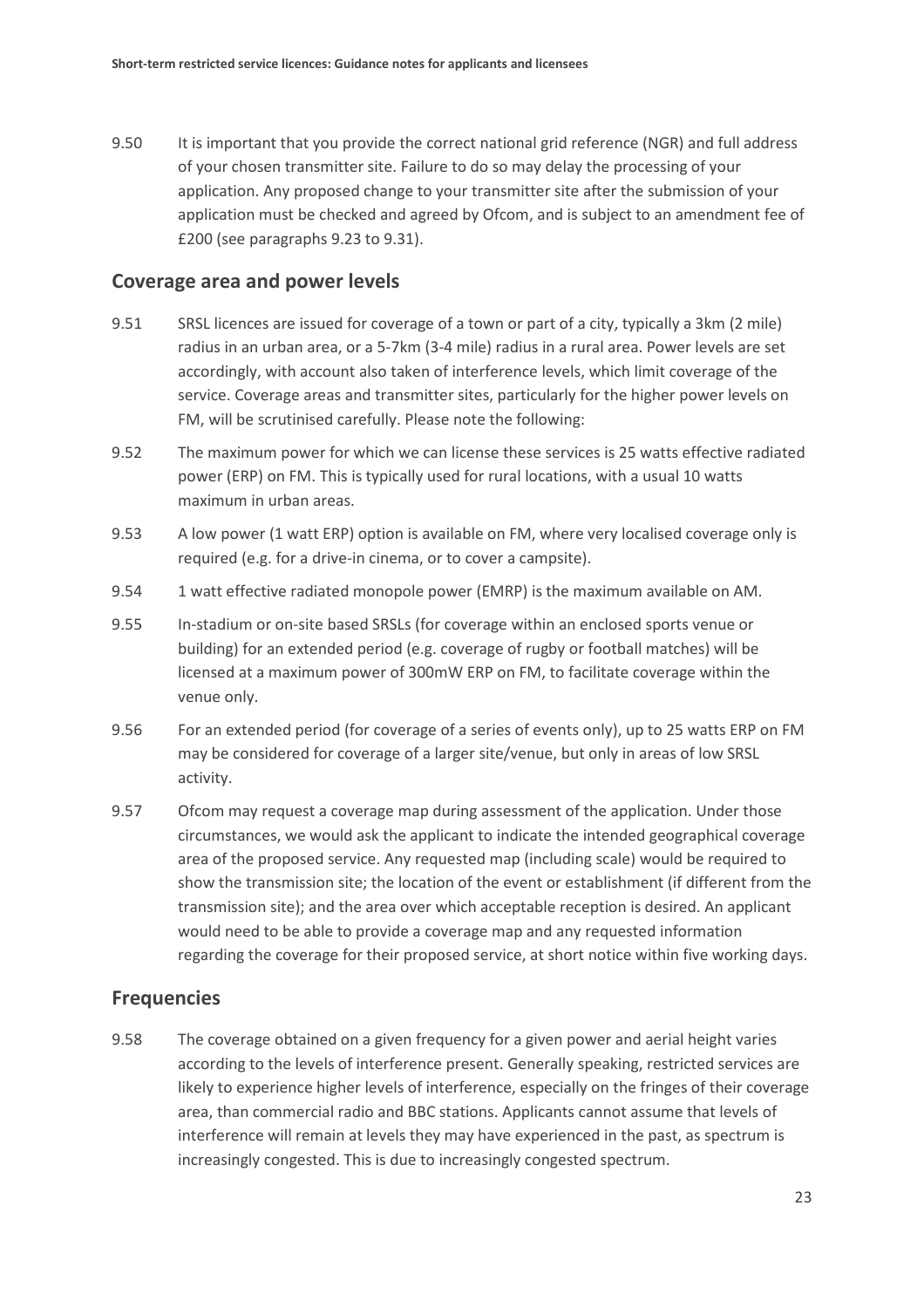- 9.59 Stereo transmission is permitted; however, you may prefer to transmit in mono to offset the effect of interference from other services. This may increase your effective coverage area.
- 9.60 In the case of FM frequencies for in-stadium use, Ofcom will usually only regard frequencies as suitable if they are subject to very high levels of interference (e.g. approximately 40dB ( $\mu$ V/m) at 10m receiving height for co-channel interference). This condition is to avoid limiting the availability of FM frequencies for other services (such as standard SRSLs or community radio stations) for the duration of the restricted service.
- 9.61 You may request a preferred frequency on the FM or AM band. However, there is no guarantee that a requested frequency can be cleared, and you should not assume that if you have had a particular frequency in the past you will get it again. There can also be no guarantee that an available frequency will be found on your preferred waveband, given that suitable frequencies in metropolitan areas are scarce.
- 9.62 Each approved application will have a suitable frequency identified and cleared. The frequency clearance process allows Ofcom to carry out the necessary checks to ensure that the proposed frequency is suitable. Applications should be submitted as early as possible within the limits set by Ofcom to enable prompt frequency clearance. Early application is particularly important in areas where there is high demand and few suitable FM frequencies (e.g. Greater London). In such areas we may have to turn down applications due to the lack of suitable FM frequencies.
- 9.63 If an application is received early enough, and accompanied with the required fees, we aim to get official clearance confirmed up to two months in advance of the proposed on-air date.
- 9.64 Confirmation of frequency clearance and allocated frequency will be provided when your fees have been paid and your licence has been issued. At this stage, details of your frequency will be placed on our website alongside other information relating to your broadcast. Ofcom reserves the right to change an allocated frequency, if necessary.

#### **Technical characteristics**

 $\overline{a}$ 

9.65 The technical conditions governing the installation and operation of short-term restricted services are set out in this document and in Ofcom's Engineering Code.<sup>[27](#page-26-0)</sup> At the time of application, we require an undertaking that transmission equipment (including aerials) complies with these technical conditions. We need to be satisfied that these are acceptable before the necessary licences can be granted. We deal directly with applicants regarding all aspects of transmission characteristics and frequency clearance. Please note that your equipment may be inspected, and your transmissions monitored by Ofcom's Technical Investigation Officers.

<span id="page-26-0"></span><sup>&</sup>lt;sup>27</sup> Available at[: https://www.ofcom.org.uk/tv-radio-and-on-demand/information-for-industry/guidance/tech](https://www.ofcom.org.uk/tv-radio-and-on-demand/information-for-industry/guidance/tech-guidance/eng_code)[guidance/eng\\_code](https://www.ofcom.org.uk/tv-radio-and-on-demand/information-for-industry/guidance/tech-guidance/eng_code)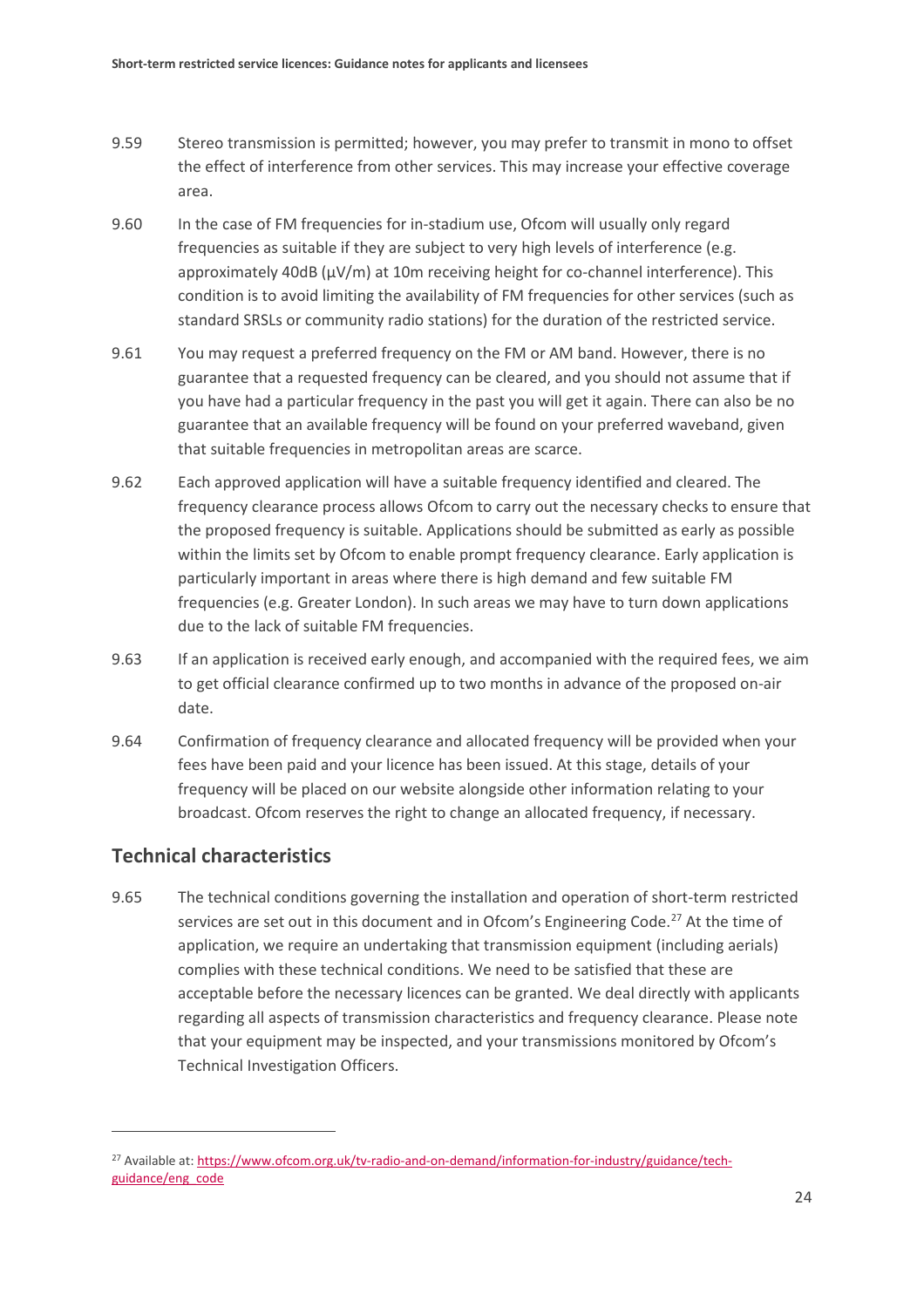9.66 Applicants should take note of section 1.2 of Ofcom's Engineering Code, in particular the need for compliance with EC Directive 1999/5/EC on radio equipment (the R&TTE Directive), as embodied by Statutory Instrument 2000 No. 730. This only applies to newly installed transmitters, which are required to either carry an appropriate CЄ stamp indicating compliance, or be accompanied by a bill of sale, indicating purchase prior to 8 April 2000. The serial number and manufacturer's name, matching those on the equipment concerned, must also be included on the bill of sale. Frequently asked questions regarding these rules are available on Ofcom's website.<sup>[28](#page-27-0)</sup>

### **Radio Data System (RDS)**

- 9.67 The Radio Data System (RDS) enables data to be transmitted to radio receivers via a radio signal. RDS is used for a variety of functions, such as scanning for traffic information or displaying text (in the form of a programme service name) on a radio's display screen.
- 9.68 If you wish to change your programme service name, you must obtain consent in advance from Ofcom. Scrolling RDS programme service names are not permitted.
- 9.69 If your service will feature regular traffic bulletins, you may wish to use RDS to alert drivers that a traffic announcement is about to be broadcast. This is done through the use of traffic programme (TP) flags, which informs car radios that your station broadcasts traffic bulletins. TP flags must be used in conjunction with traffic announcement (TA) flags, which cause an increase in the volume to a predefined level and a relevant message to be displayed on screen. Transmission of the TP flag is not permitted unless dynamic control of the TA flag is available.
- 9.70 If you intend to transmit radio data through a RDS, you must indicate this on your application form to allow for us to allocate a programme identification (PI) code. A PI code is required by all licensees intending to transmit RDS information.
- 9.71 All RDS data must be accurate, and in accordance with IEC62106, the international standard for RDS.

## **Additional technical information**

#### **Antenna height restrictions**

 $\overline{a}$ 

9.72 The maximum antenna height for FM or AM transmissions is 20 metres above ground level. We may need to impose power and/or antenna height restrictions in certain areas, such as coastal regions, where an applicant wishes to broadcast on FM, in order to avoid the need for international clearance. We reserve the right to vary agreed maximum power and/or antenna height in any area, should problems occur (e.g. interference to other users of the spectrum).

<span id="page-27-0"></span><sup>&</sup>lt;sup>28</sup> Available at[: http://stakeholders.ofcom.org.uk/spectrum/technical/rtte/rtte\\_faq/](http://stakeholders.ofcom.org.uk/spectrum/technical/rtte/rtte_faq/)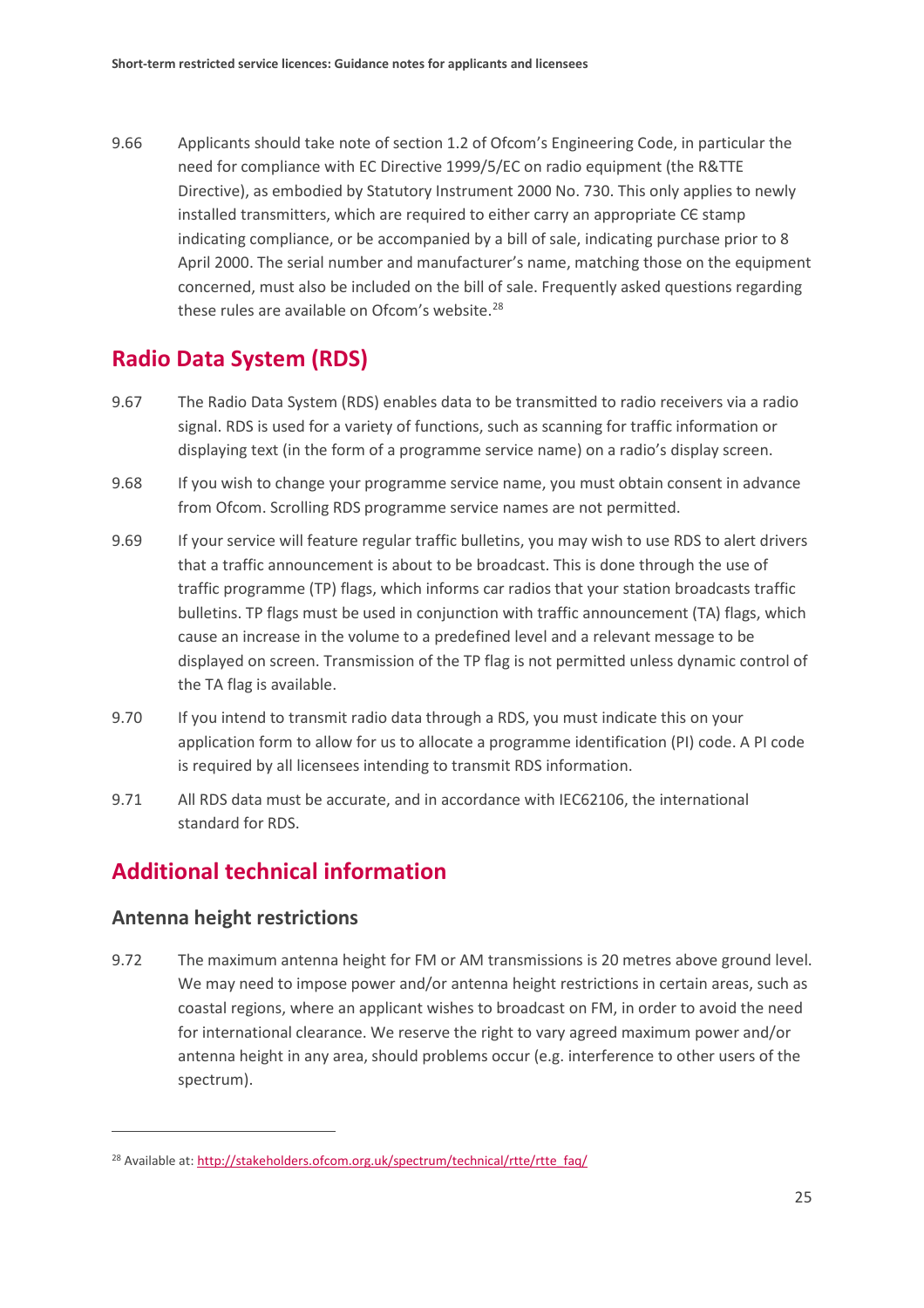9.73 For FM in-stadium services, the radiating aerial should be mounted within the stadium arena, and no higher than the tallest of the principal structures (excluding pylons).

#### **Test transmissions**

9.74 Any time required for test transmissions should be included within the dates for which the licence is requested, meaning that the testing and broadcast period together should not exceed 28 days in total (unless the licence has exceptionally been granted for a longer period). Announcements made during test transmissions should refer to the fact that they are for a restricted service licence, the duration of the licence and the name of the service.

#### **Interference problems**

- 9.75 It is important that you have reliable technical assistance. Failure to do so can lead inadvertently to interference to other authorised spectrum users (such as the emergency services) and Ofcom taking action to close the station until the problem is resolved. Licence conditions must be strictly adhered to. The station should additionally be designed, constructed, maintained and operated that its use does not cause any interference with any wireless telegraphy or other services.
- 9.76 Any unauthorised action to increase the power level beyond the maximum permitted, or otherwise to alter the characteristics specified in the licence, will be treated very seriously by Ofcom, and may result in Ofcom revoking the licence and disqualifying the licensee from holding future licences. The licensee will be held responsible if any terms of the Wireless Telegraphy Act licence or the Broadcasting Act licence are not adhered to.
- 9.77 If, within your designated service area, you should suffer from interference on your allocated frequency during your broadcast or discover another service on your frequency, please call 020 7981 3131 (selecting option 2 for interference) or visit the Interference Complaints section of our website. [29](#page-28-0)
- 9.78 Please be aware that Ofcom cannot give compensation for disruption to your service by the actions of an illegal operator.

#### **Further information**

 $\overline{a}$ 

9.79 For further information relating to SRSL technical matters, please contact: Broadcast Radio Engineering team Ofcom Riverside House 2a Southwark Bridge Road London SE1 9HA

Email: BroadcastRadioEng@ofcom.org.uk

<span id="page-28-0"></span><sup>&</sup>lt;sup>29</sup> Available at[: https://www.ofcom.org.uk/spectrum/interference-enforcement/interference-complaints](https://www.ofcom.org.uk/spectrum/interference-enforcement/interference-complaints)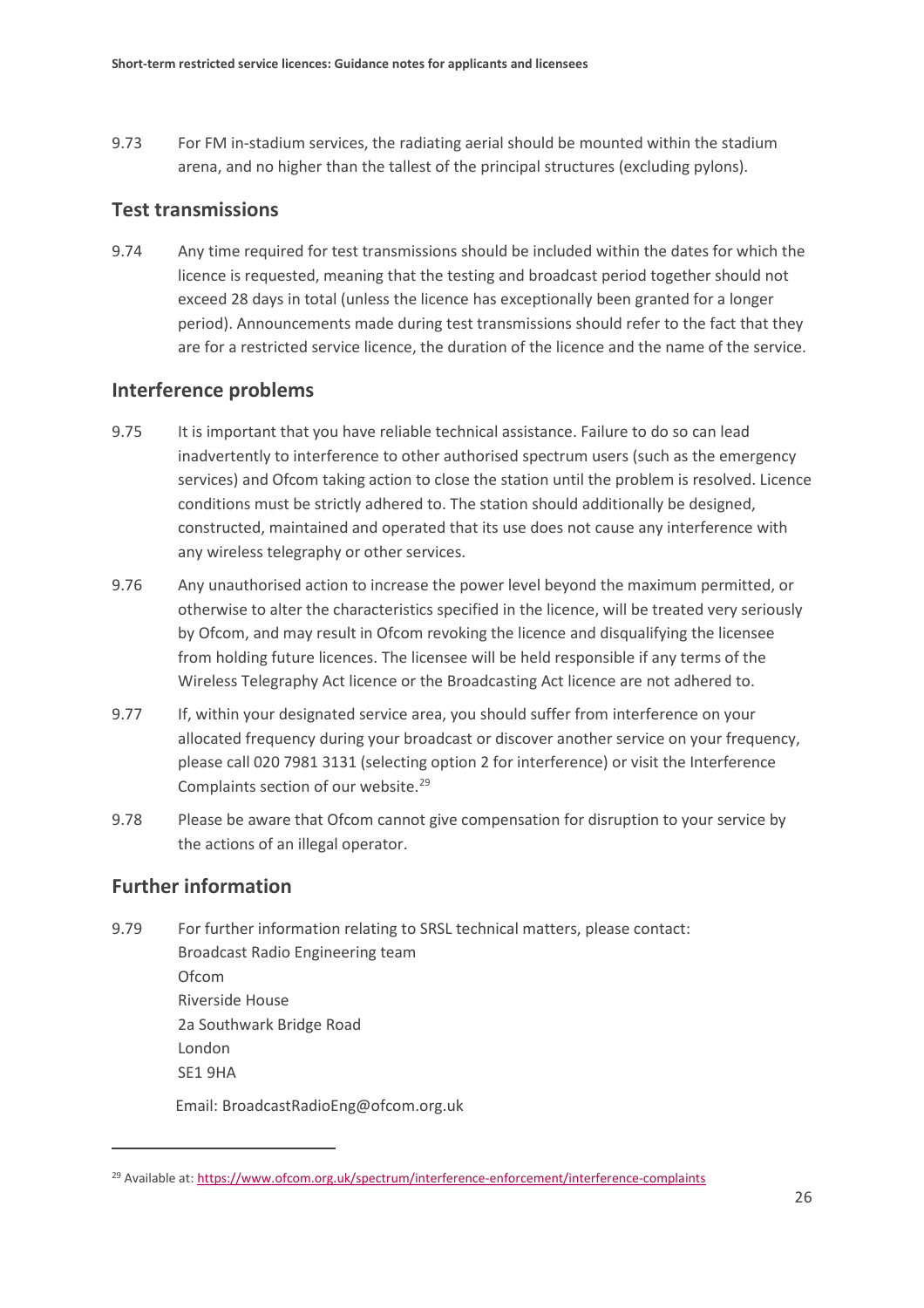# <span id="page-29-0"></span>10. Publication of information about licensed services

- 10.1 When a licence is granted the following details which have been provided in the application form will be published on Ofcom's website:
	- name of the licensee;
	- service name;
	- public contact details for the licensee;
	- duration of the licence;
	- brief description of the licensed service.
- 10.2 If you have any questions about the information that we publish, or there are any changes to this information, you should contact the Broadcast Licensing team by email [\(broadcast.licensing@ofcom.org.uk\)](mailto:broadcast.licensing@ofcom.org.uk).
- 10.3 Additionally, Ofcom considers issued SRSL licences to be public documents and will make copies of licences available to third parties on request.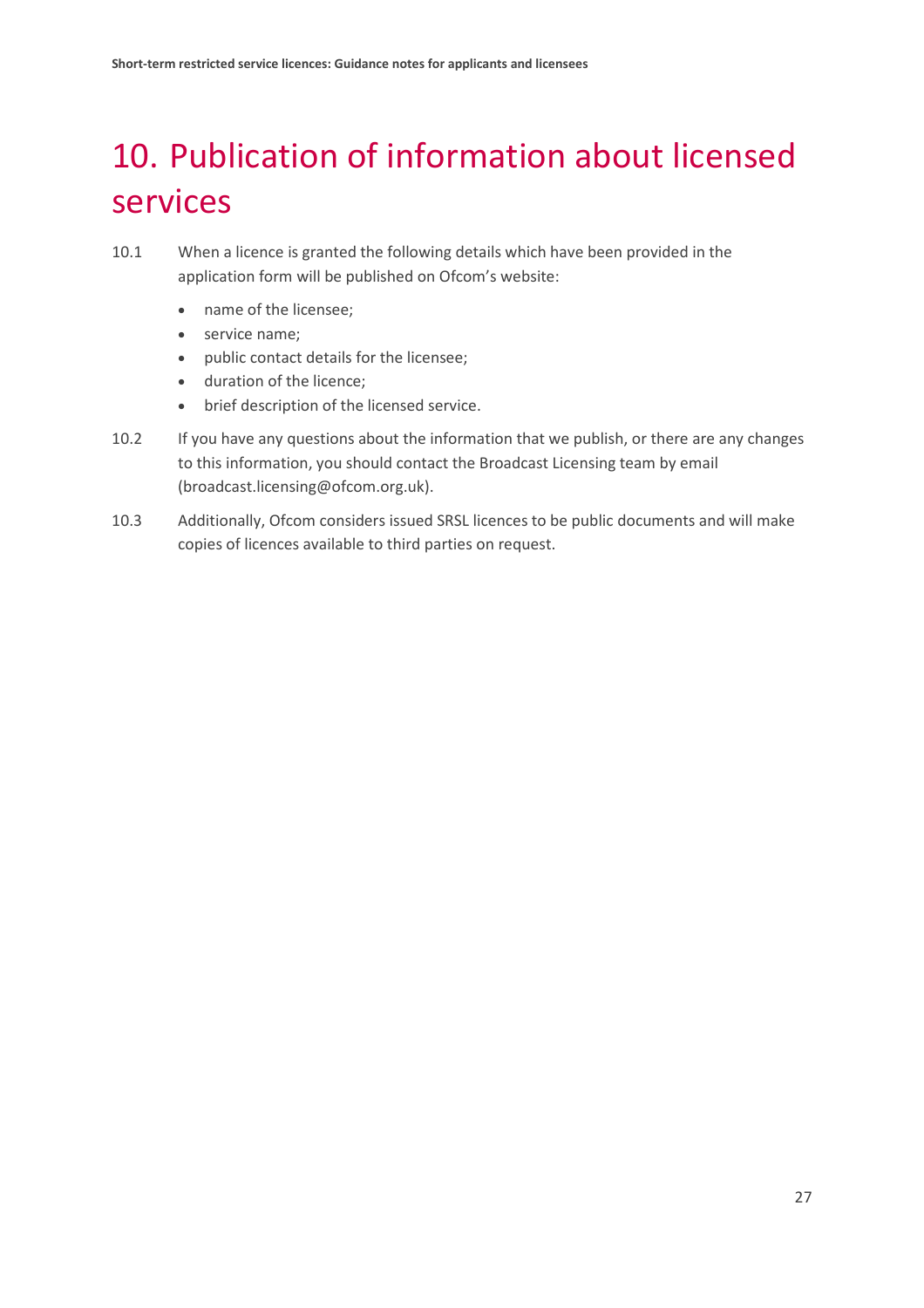# <span id="page-30-0"></span>11. After you have been granted a restricted service licence

- 11.1 You must read your licence carefully.
- 11.2 Below is some information you may find useful throughout the duration of your licence.

### **Changes to contact details**

11.3 If there are any changes to the broadcaster's contact details once the licence is granted, the licensee must inform Ofcom immediately by submitting the contact update form available on our website. [30](#page-30-1)

### **Compliance of the service**

#### **Retention and production of recordings**

11.4 The licensee must retain, or arrange for the retention of, recordings of everything broadcast on the licensed service for a period of 42 days. If Ofcom requests a copy of any broadcast material, the licensee must provide this by the deadline given. Recordings must be of a standard and in a format which allows Ofcom to listen to the material as broadcast. The licensee must also provide Ofcom with scripts or transcripts of any material included in the service when requested to do so.

#### **Complaints relating to the licensed service**

- 11.5 Licensees must ensure that they have in place procedures acceptable to Ofcom for the handling and resolution of complaints about their service.
- 11.6 The licensee must also comply with all the specific provisions relating to fairness complaints (such as the provision of transcripts, copies of documents and correspondence related to the complaint, recordings etc. to Ofcom and the complainant).
- 11.7 If requested by Ofcom, the licensee must publicise Ofcom's functions in relation to complaints.

#### **Compliance with ownership restrictions**

 $\overline{a}$ 

11.8 The Broadcasting Act 1990 lays down a number of restrictions on who may hold Ofcom's broadcasting licences. The licensee is obliged to comply with these ownership restrictions and failure by a licensee to do so will constitute a breach of the licence which, if not rectified, may result in revocation of the licence.

<span id="page-30-1"></span><sup>30</sup> Available at[: https://licensing.ofcom.org.uk/binaries/tv/UpdateForm.pdf](https://licensing.ofcom.org.uk/binaries/tv/UpdateForm.pdf)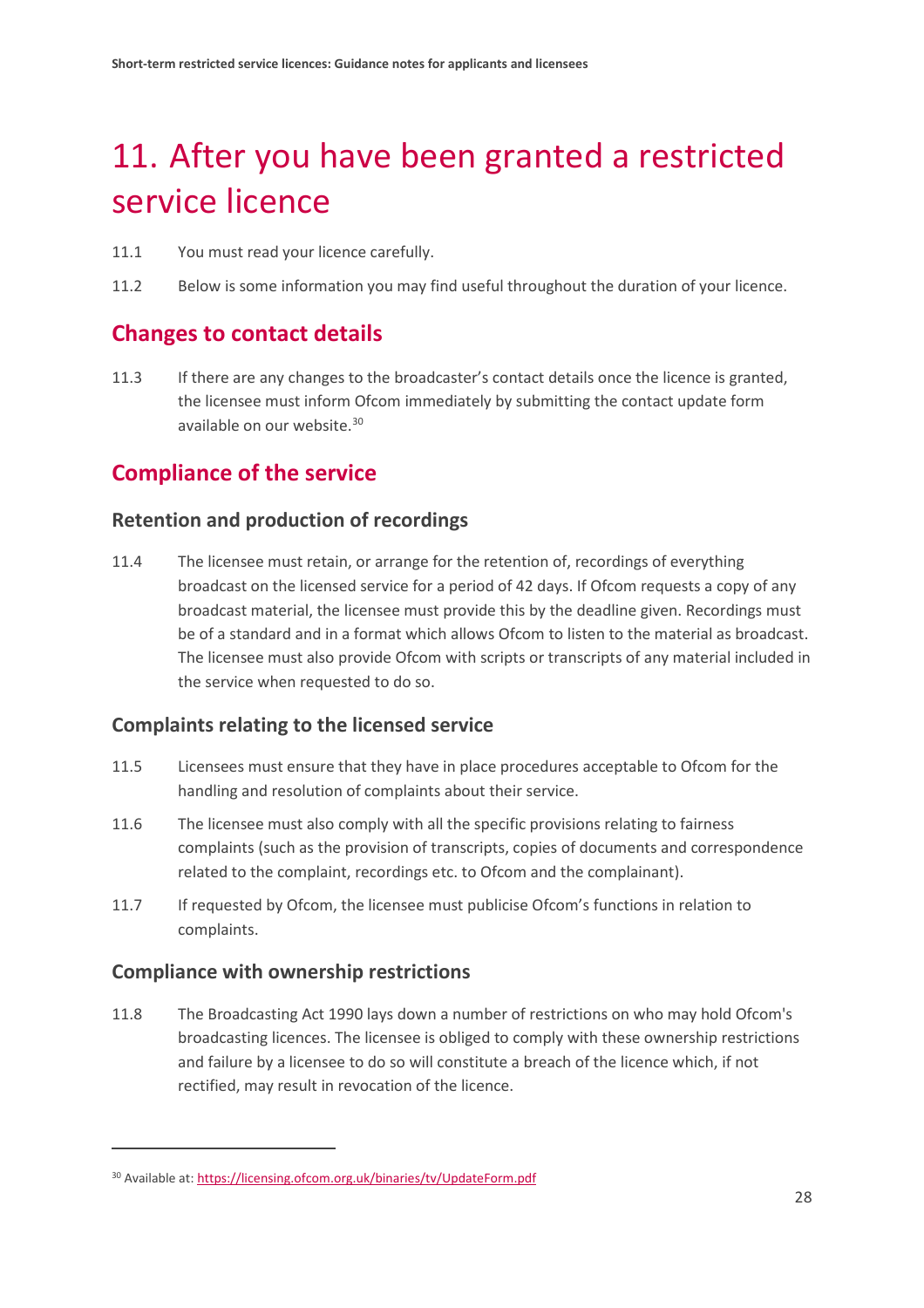#### **Sanctions**

11.9 Ofcom can impose sanctions on a licensee for serious, deliberate, repeated and/or reckless breaches of the licence conditions (for example, if broadcast content does not comply with the relevant codes). The sanctions available to Ofcom range from requiring the licensee to broadcast a statement of Ofcom's findings on their service, to the imposition of a financial penalty on the licensee, and/or revocation of the licence. For further information about sanctions, please consult Ofcom's Procedures for the consideration of statutory sanctions in breaches of broadcast licences. [31](#page-31-0)

#### **Provision of information to Ofcom**

- 11.10 The licensee must supply to Ofcom by the deadline provided, any information that we may require for carrying out our duties. This includes (but is not limited to) information about the licensee's corporate structure (if a company or other type of organisation), or any information that Ofcom may need to determine whether the licensee is on any ground a "disqualified" person.[32](#page-31-1) Please note that the requirements in the licence for the provision of information to Ofcom are broad, and that this is only a brief overview.
- 11.11 You should notify Ofcom in writing at the below address immediately of the following changes:
	- Changes in management, key staff and contact details.
	- If a court judgment is passed against the licensee relating to any matter specified in the relevant licence condition or the licensee is convicted of a criminal offence.

Broadcast Licensing Ofcom Riverside House 2a Southwark Bridge Road London SE1 9HA

<span id="page-31-0"></span><sup>31</sup> Available at: https://www.ofcom.org.uk/ data/assets/pdf\_file/0030/71967/Procedures\_for\_consideration.pdf

<span id="page-31-1"></span><sup>32</sup> Under Schedule 2, Part II of the Broadcasting Act 1990.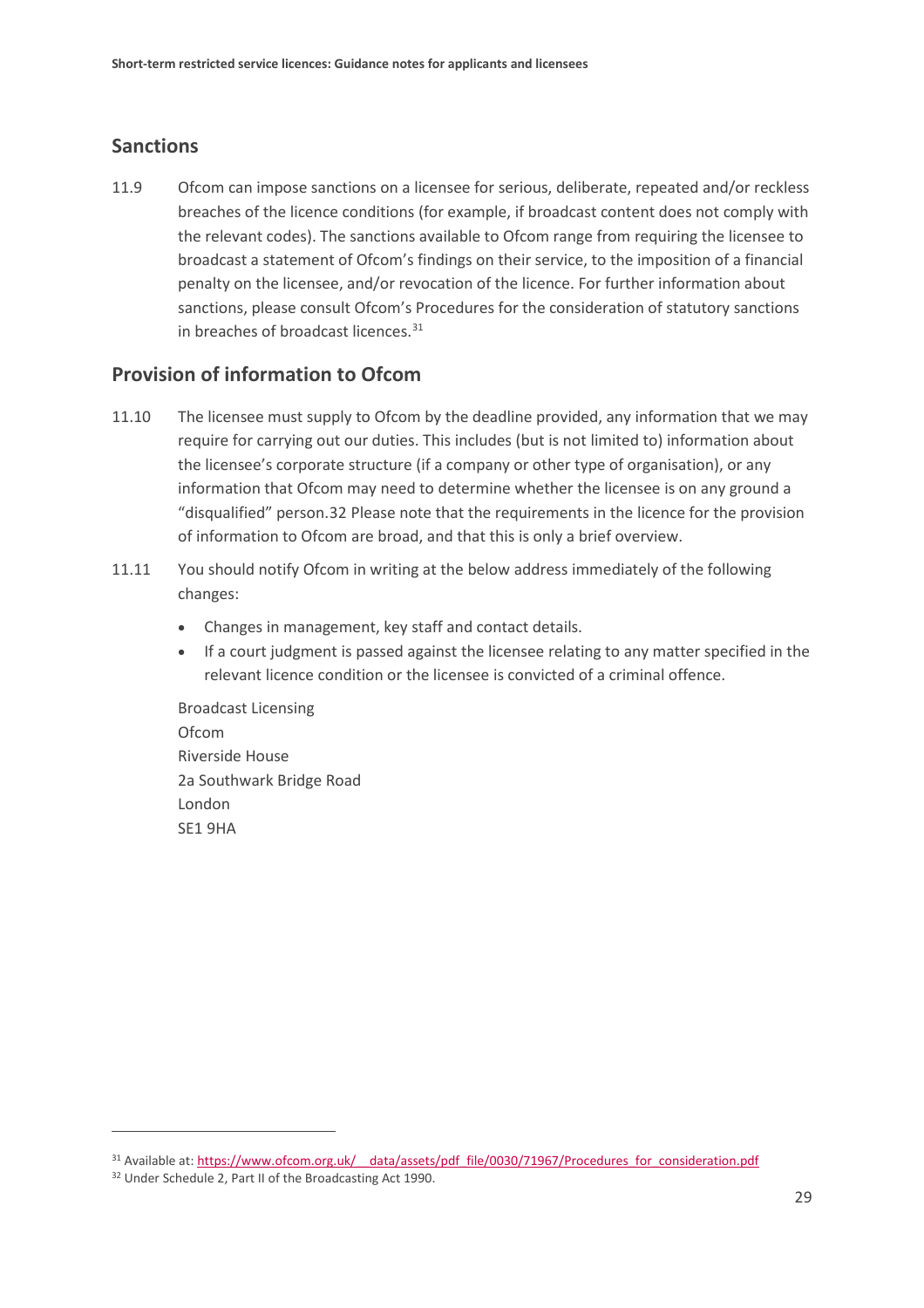## <span id="page-32-0"></span>A1. Licence fee tariff tables

## **Daily charges for short-term restricted service licences**

|                         | <b>B</b> Act           | <b>WT Act</b> | <b>Total</b> | <b>B</b> Act | <b>WT Act</b>             | <b>Total</b> | <b>B</b> Act | <b>WT Act</b> | <b>Total fees</b> |
|-------------------------|------------------------|---------------|--------------|--------------|---------------------------|--------------|--------------|---------------|-------------------|
|                         | fee*                   |               |              |              |                           |              |              |               |                   |
|                         | 1 Watt AM<br>1 Watt FM |               |              |              | Above 1 Watt FM (Up to 25 |              |              |               |                   |
|                         |                        |               |              |              |                           |              | watts)       |               |                   |
| <b>Daily Rate</b>       | £10.00                 | £15.00        | £25.00       | £10.00       | £25.00                    | £35.00       | £30.00       | £40.00        | £70.00            |
| Days on air             |                        |               |              |              |                           |              |              |               |                   |
| 1                       | £10.00                 | £15.00        | £25.00       | £10.00       | £25.00                    | £35.00       | £30.00       | £40.00        | £70.00            |
| $\overline{\mathbf{2}}$ | £20.00                 | £30.00        | £50.00       | £20.00       | £50.00                    | £70.00       | £60.00       | £80.00        | £140.00           |
| 3                       | £30.00                 | £45.00        | £75.00       | £30.00       | £75.00                    | £105.00      | £90.00       | £120.00       | £210.00           |
| 4                       | £40.00                 | £60.00        | £100.00      | £40.00       | £100.00                   | £140.00      | £120.00      | £160.00       | £280.00           |
| 5                       | £50.00                 | £75.00        | £125.00      | £50.00       | £125.00                   | £175.00      | £150.00      | £200.00       | £350.00           |
| 6                       | £60.00                 | £90.00        | £150.00      | £60.00       | £150.00                   | £210.00      | £180.00      | £240.00       | £420.00           |
| 7                       | £70.00                 | £105.00       | £175.00      | £70.00       | £175.00                   | £245.00      | £210.00      | £280.00       | £490.00           |
| 8                       | £80.00                 | £120.00       | £200.00      | £80.00       | £200.00                   | £280.00      | £240.00      | £320.00       | £560.00           |
| 9                       | £90.00                 | £135.00       | £225.00      | £90.00       | £225.00                   | £315.00      | £270.00      | £360.00       | £630.00           |
| 10                      | £100.00                | £150.00       | £250.00      | £100.00      | £250.00                   | £350.00      | £300.00      | £400.00       | £700.00           |
| 11                      | £110.00                | £165.00       | £275.00      | £110.00      | £275.00                   | £385.00      | £330.00      | £440.00       | £770.00           |
| 12                      | £120.00                | £180.00       | £300.00      | £120.00      | £300.00                   | £420.00      | £360.00      | £480.00       | £840.00           |
| 13                      | £130.00                | £195.00       | £325.00      | £130.00      | £325.00                   | £455.00      | £390.00      | £520.00       | £910.00           |
| 14                      | £140.00                | £210.00       | £350.00      | £140.00      | £350.00                   | £490.00      | £420.00      | £560.00       | £980.00           |
| 15                      | £150.00                | £225.00       | £375.00      | £150.00      | £375.00                   | £525.00      | £450.00      | £600.00       | £1,050.00         |
| 16                      | £160.00                | £240.00       | £400.00      | £160.00      | £400.00                   | £560.00      | £480.00      | £640.00       | £1,120.00         |
| 17                      | £170.00                | £255.00       | £425.00      | £170.00      | £425.00                   | £595.00      | £510.00      | £680.00       | £1,190.00         |
| 18                      | £180.00                | £270.00       | £450.00      | £180.00      | £450.00                   | £630.00      | £540.00      | £720.00       | £1,260.00         |
| 19                      | £190.00                | £285.00       | £475.00      | £190.00      | £475.00                   | £665.00      | £570.00      | £760.00       | £1,330.00         |
| 20                      | £200.00                | £300.00       | £500.00      | £200.00      | £500.00                   | £700.00      | £600.00      | £800.00       | £1,400.00         |
| 21                      | £210.00                | £315.00       | £525.00      | £210.00      | £525.00                   | £735.00      | £630.00      | £840.00       | £1,470.00         |
| 22                      | £220.00                | £330.00       | £550.00      | £220.00      | £550.00                   | £770.00      | £660.00      | £880.00       | £1,540.00         |
| 23                      | £230.00                | £345.00       | £575.00      | £230.00      | £575.00                   | £805.00      | £690.00      | £920.00       | £1,610.00         |
| 24                      | £240.00                | £360.00       | £600.00      | £240.00      | £600.00                   | £840.00      | £720.00      | £960.00       | £1,680.00         |
| 25                      | £250.00                | £375.00       | £625.00      | £250.00      | £625.00                   | £875.00      | £750.00      | £1,000.00     | £1,750.00         |
| 26                      | £260.00                | £390.00       | £650.00      | £260.00      | £650.00                   | £910.00      | £780.00      | £1,040.00     | £1,820.00         |
| 27                      | £270.00                | £405.00       | £675.00      | £270.00      | £675.00                   | £945.00      | £810.00      | £1,080.00     | £1,890.00         |
| 28                      | £280.00                | £420.00       | £700.00      | £280.0       | £700.0                    | £980.00      | £840.00      | £1,120.0      | £1,960.00         |

\* B Act fee: Broadcasting Act licence fee

\*\* WT Act fee: Wireless Telegraphy Act licence fee